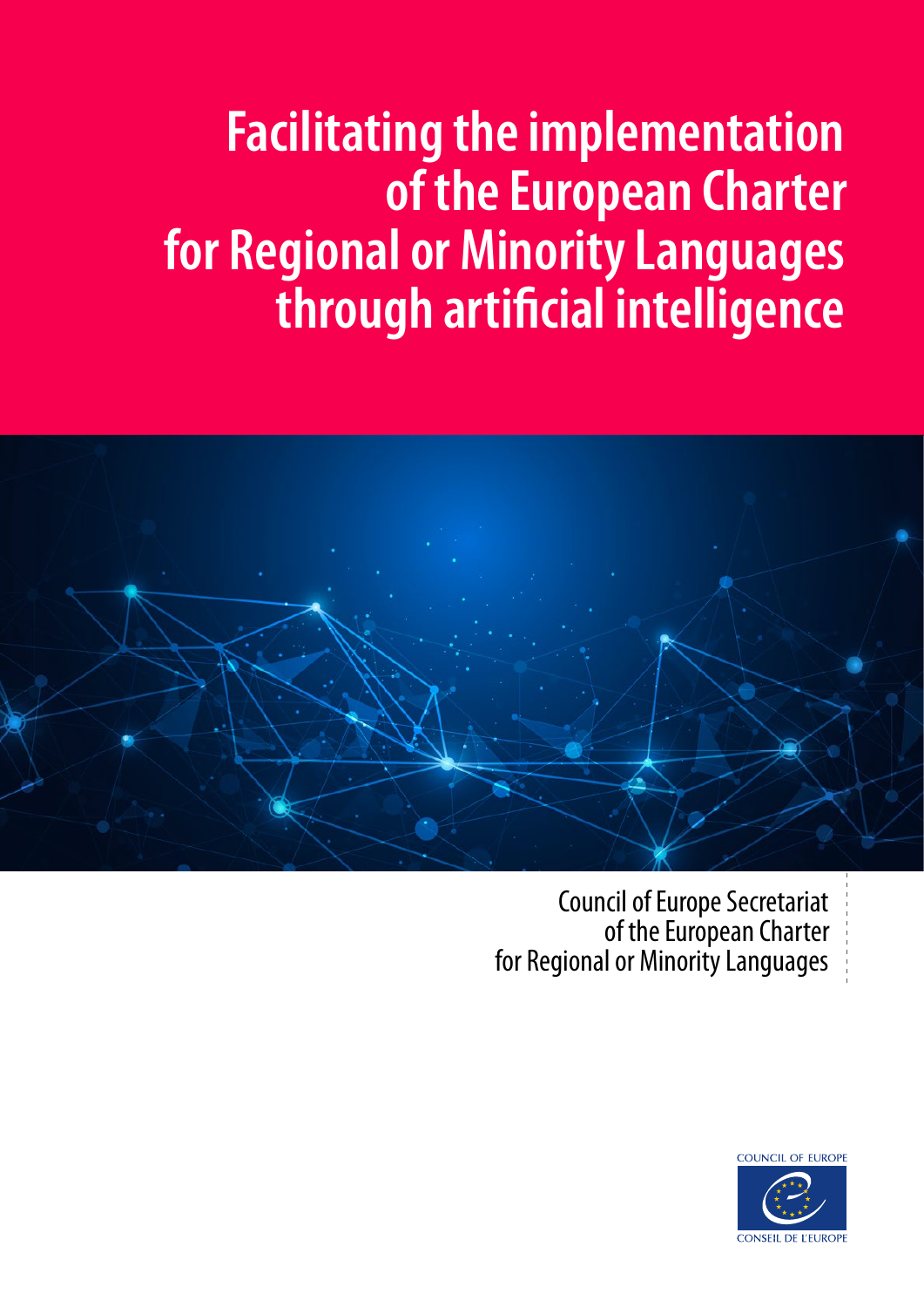Publication by the Council of Europe Author: Miriam Gerken Conception and editing: Secretariat of the European Charter for Regional or Minority Languages Cover page image: Shutterstock MIN-LANG(2022)4 February 2022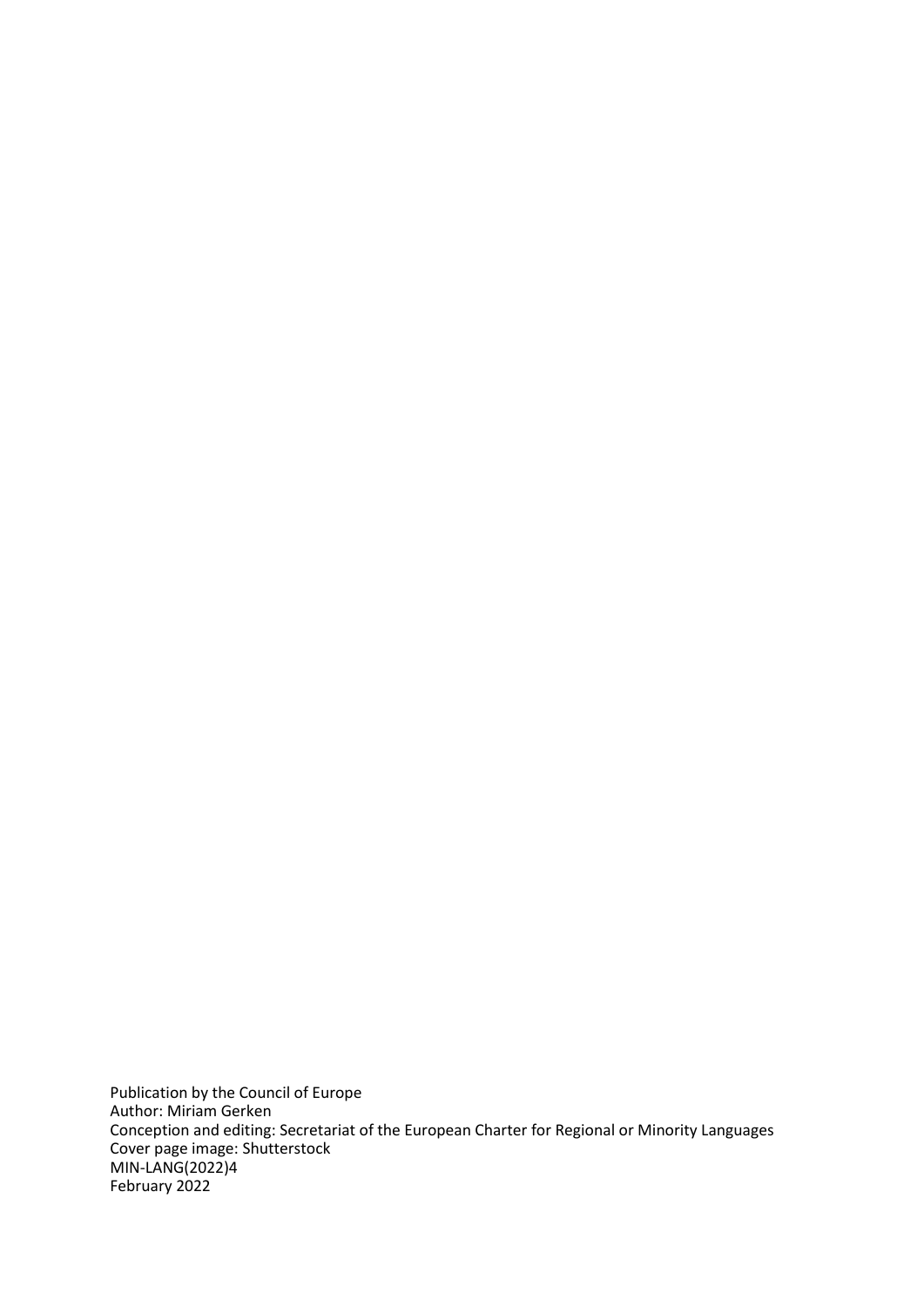#### **Contents**

<span id="page-2-0"></span>

| 1. General reasons for using artificial intelligence (AI) to facilitate the implementation of the             |
|---------------------------------------------------------------------------------------------------------------|
|                                                                                                               |
|                                                                                                               |
|                                                                                                               |
|                                                                                                               |
|                                                                                                               |
| 3. Other natural language processing (NLP) applications and their use for the implementation of the           |
|                                                                                                               |
|                                                                                                               |
| 3.2 Use of regional or minority languages in education (Articles 7.1.g, 8.1.f.ii, iii) 11                     |
| 3.3 Use of regional or minority languages by judicial authorities (Articles 9.1.a.i-iv, 9.1.b.i-iii, 9.1.c.i- |
|                                                                                                               |
| 3.4 Use of regional or minority languages by administrative authorities and public services 13                |
|                                                                                                               |
|                                                                                                               |
| 3.4.3 Speech synthesis for street name announcements (Article 10.2.g) 15                                      |
| 3.4.4 Machine translation (Articles 10.1.a.i-v, 10.1.b, 10.1.c, 10.2.a-f, 10.3.a-c, 10.4.a) 15                |
|                                                                                                               |
|                                                                                                               |
|                                                                                                               |
| 3.6 Use of regional or minority languages in cultural activities and facilities17                             |
|                                                                                                               |
|                                                                                                               |
|                                                                                                               |
|                                                                                                               |
|                                                                                                               |
| 3.7.2 Machine translation (Articles 13.1.a, 13.1.d, 13.2.a, 13.2.b, 13.2.d, 13.2.e) 19                        |
| 3.8 Use of regional or minority languages in transfrontier exchanges (Articles 7.1.i, 14) 19                  |
|                                                                                                               |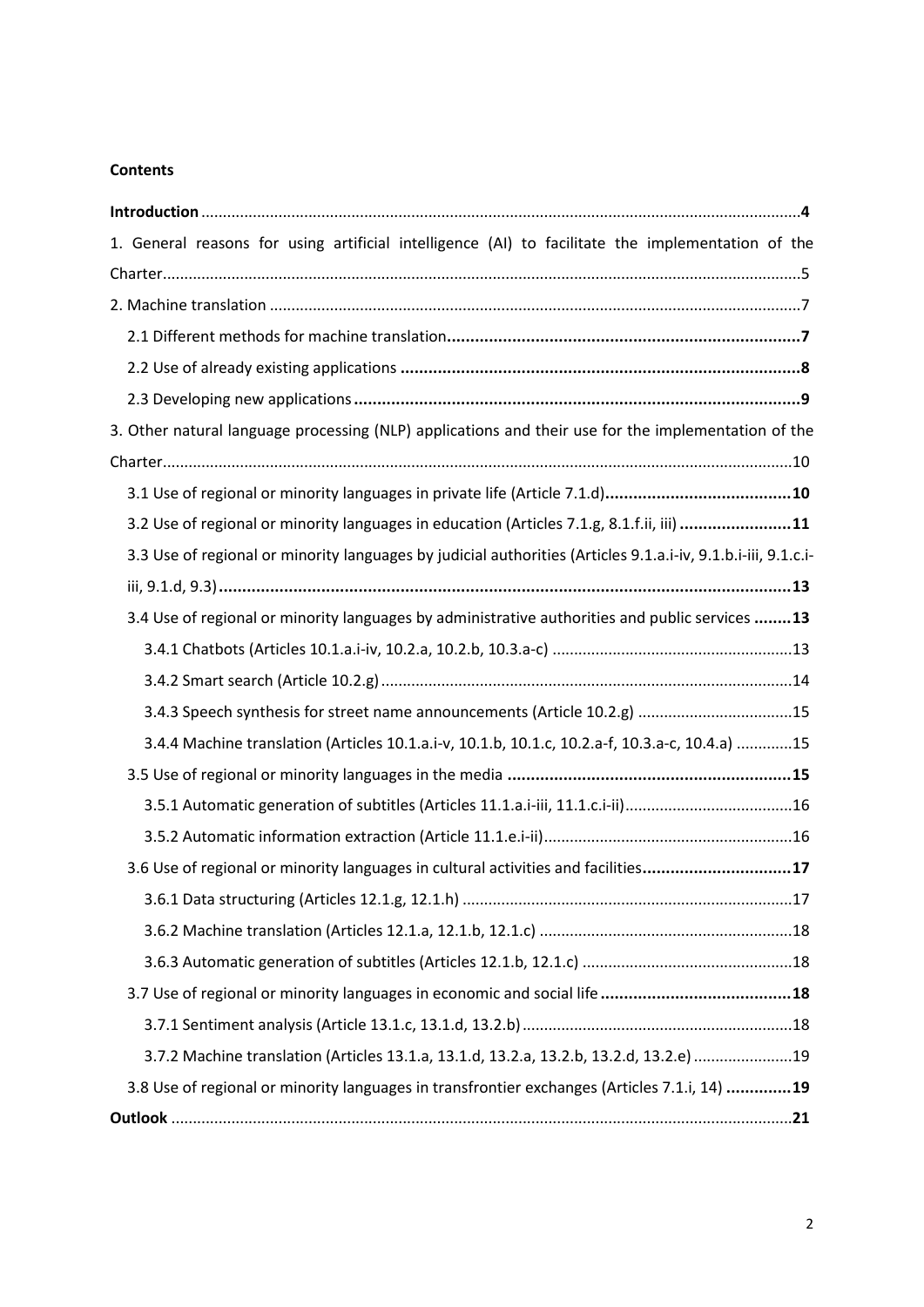#### **Acknowledgements**

This report was researched and written by Miriam Gerken, in co-operation with the Secretariat of the European Charter for Regional or Minority Languages, during her study visit at the Council of Europe in February 2020 and updated in March 2022. Miriam Gerken graduated in translation studies in 2018 and in computational linguistics in 2021 at the Universities of Hildesheim and Bielefeld (Germany), both with a focus on machine translation. She now works as an expert for language technologies at Deutsche Bahn AG. The Charter Secretariat is grateful to Miriam Gerken who, thanks to her in-depth knowledge of language use in the context of AI, has produced a comprehensive and practical guide for policymakers and practitioners working on the implementation of the Charter and the promotion of the daily use of regional or minority languages in public and private life.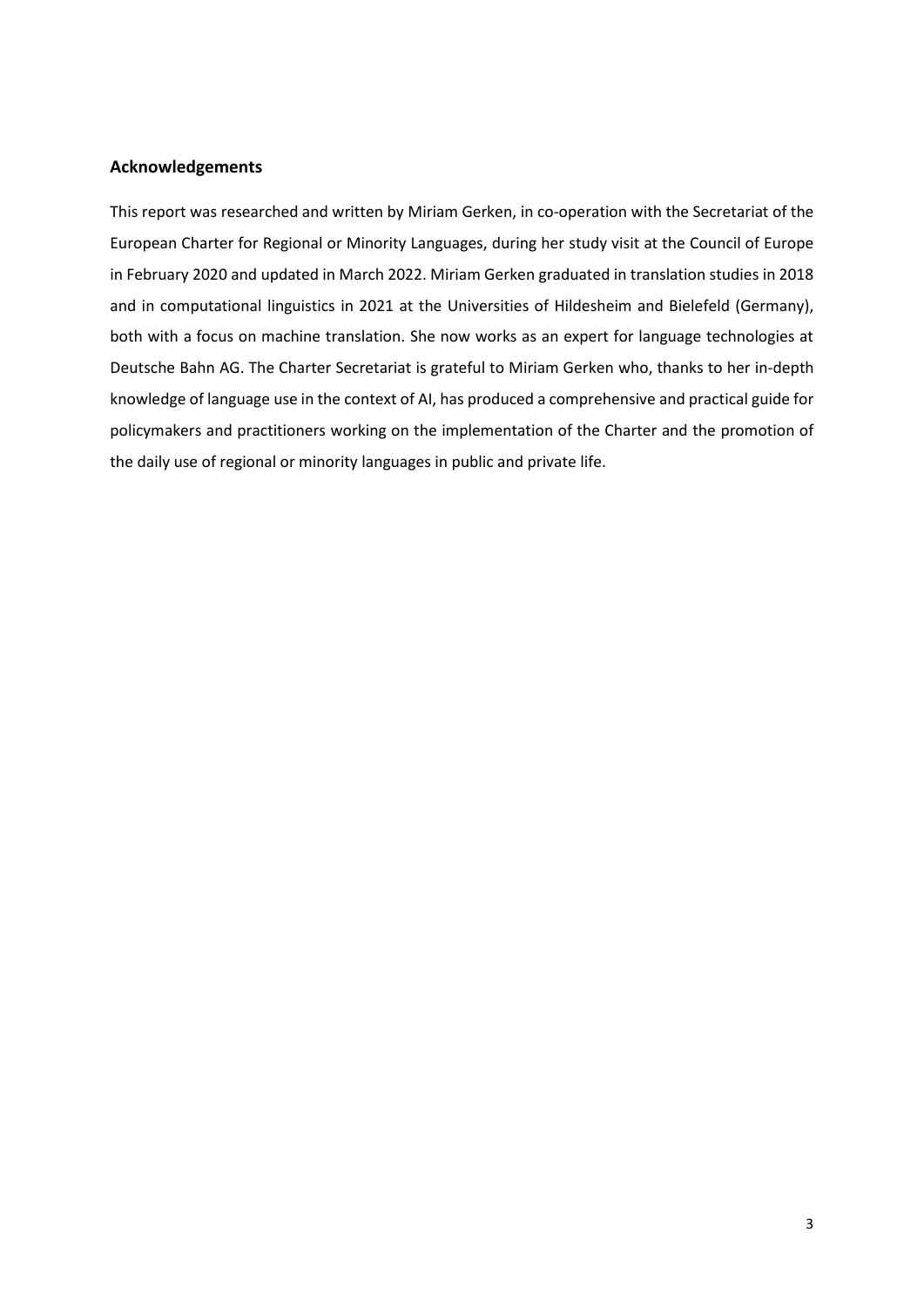#### **Introduction**

In most European states, regional or minority languages have been historically used in parts of the territory by a minority of the population. The demographic and legal situation of such languages varies greatly. However, what many have in common is a greater or lesser degree of precariousness.

The legal frame of reference worldwide for the promotion of these languages is the European Charter for Regional or Minority Languages of the Council of Europe. The Charter promotes the use of regional or minority languages in different fields of public life: education, judicial authorities, administrative authorities and public services, media, cultural activities and facilities, economic and social life, and transfrontier exchanges. The Charter has been ratified by 25 states;<sup>1</sup> a further nine states have signed, but not yet ratified it.<sup>2</sup>

The drafting of the Charter began in 1984. Since the adoption of this treaty by the Committee of Ministers of the Council of Europe in 1992, different new technologies have changed the conditions for its implementation by the states parties. For example, the internet has helped to increase the media offer and made requests for radio frequencies or more convenient broadcasting times for programmes in regional or minority languages to some extent obsolete.

Due to the rise of AI technologies, the states parties are facing new opportunities, but also new responsibilities for implementing the Charter. Artificial intelligence – a term that used to be science fiction has arrived in the everyday life of many people today: alerting them to leave their house sooner when there is a lot of traffic on their commute, suggesting what kind of movies they probably want to watch next or enabling them to read messages in languages they do not know. But what exactly is artificial intelligence? And how can it provide solutions for a specific real-life problem, the support of regional or minority languages?

AI generally describes intelligent machines that are able to analyse their environment and make decisions based on these analyses. AI systems are supposed to mimic human abilities, like learning or problem-solving through statistical data processing in neural networks. The use of AI for handling language problems is called natural language processing (NLP). NLP is one of the main sub-fields of AI and computer sciences. It is concerned with human-computer-interaction through natural languages. The goal of NLP is developing programmes that can read, process, analyse and ultimately understand natural languages in all their complexity. To achieve this, large amounts of natural language data are necessary.

The Council of Europe supports states parties in implementing the Charter. The present report contributes to this effort. Its goal is to show how different NLP applications, and thereby AI, can facilitate the everyday use and promotion of regional or minority languages and hence support states parties in implementing the Charter provisions which they have ratified. In so doing, the report follows the structure of the Charter, focusing on its Articles 7-14.

The Framework Convention for the Protection of National Minorities of the Council of Europe contains rights of persons belonging to national minorities in different fields, including language and culture. It

<sup>1</sup> Armenia, Austria, Bosnia and Herzegovina, Croatia, Cyprus, the Czech Republic, Denmark, Finland, Germany, Hungary, Liechtenstein, Luxembourg, Montenegro, the Netherlands, Norway, Poland, Romania, Serbia, Slovakia, Slovenia, Spain, Sweden, Switzerland, Ukraine and the United Kingdom.

<sup>2</sup> Azerbaijan, France, Iceland, Italy, Malta, Republic of Moldova, Portugal, Russian Federation and North Macedonia.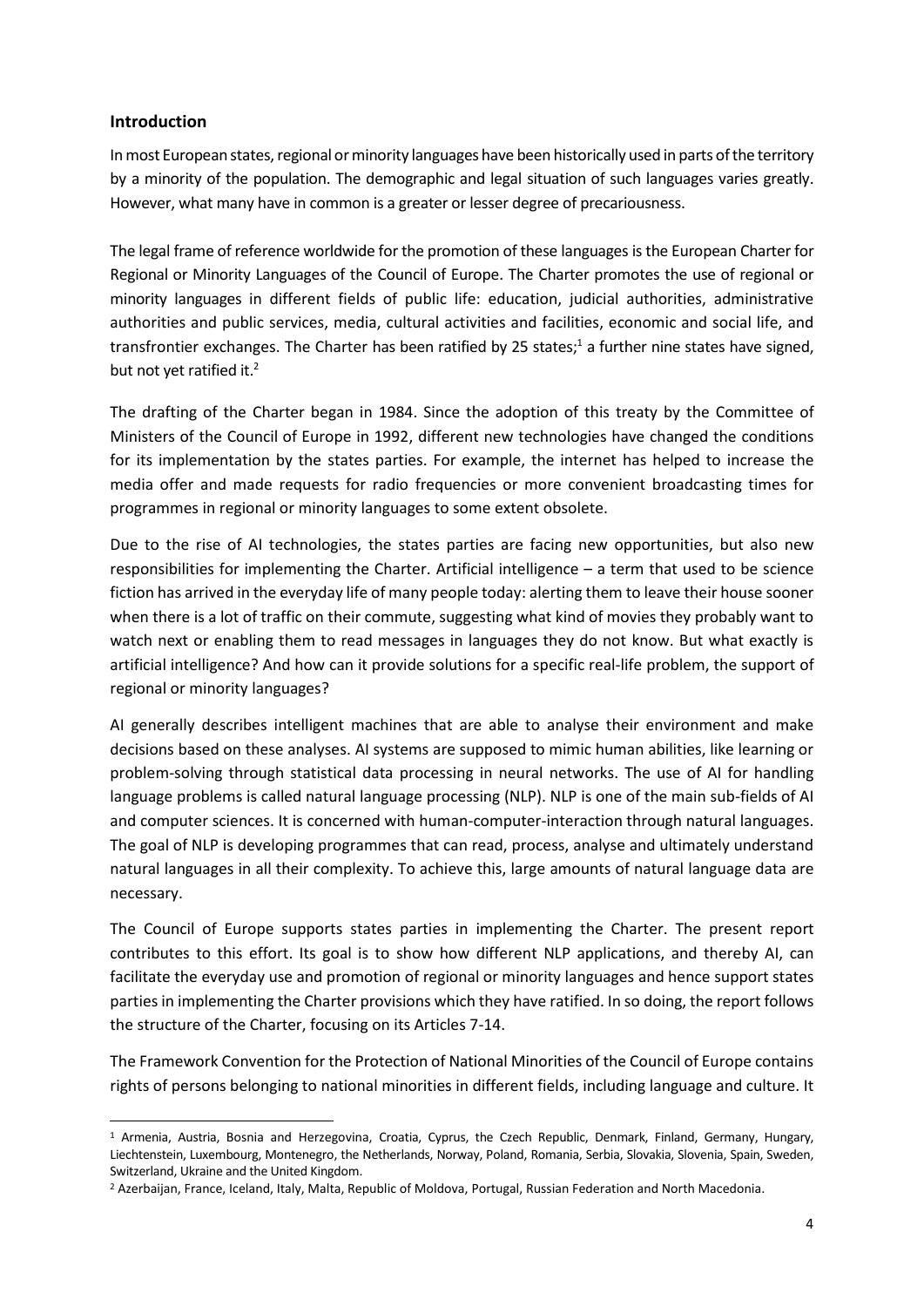has been ratified by 39 states, several of which have not yet ratified the Charter. Considering that measures supporting the implementation of the Charter will also have a positive effect on the implementation of the linguistic rights in the Framework Convention, this report will refer to relevant provisions of the latter.

At the Council of Europe, the Ad hoc Committee on Artificial Intelligence (CAHAI) has examined possible elements of a legal framework on artificial intelligence, based on the Council of Europe's standards on human rights, democracy and the rule of law. During its work from 2019 to 2021, the committee has noted that AI applications may enable persons speaking minority languages to participate more actively in public life, debate, deliberation or decision making, but also raise awareness of such languages, notably it was pointed out that using minority languages in AI applications could be a way to avoid linguistic discrimination.<sup>3</sup>

The present report might thus also contribute to the Council of Europe's wider reflections about AI.

#### <span id="page-5-0"></span>**1. General reasons for using AI to facilitate the implementation of the Charter**

Before presenting the specific ways in which AI can support the implementation of individual Charter provisions, this section shows how it can help to achieve the overall objectives of the treaty.

Researchers refer to **"Digital Language Extinction"** when a language fails to broaden its reach to new means of communication and technology. This concerns not only less-widely used ("small") languages, but also languages that, while being the majority language of a country, are in a threatened minority situation in another country. To face this challenge, strong commitment to introduce regional or minority languages to new technologies is needed. If used in the right way, new means of technology and communication entail huge possibilities to promote these languages.

The applications described in this report are all easy to use, hands-on applications for real life situations. Many of them help to introduce regional or minority languages to larger audiences. If regional or minority languages can be used in common AI applications like smart home assistants, the possibilities for using the language in daily life are significantly increased. In addition, new language learners are motivated and encouraged, which contributes to increasing the number of users of such languages. The presence of regional or minority languages on different internet platforms also increases their visibility. One example is Catalan, which belongs to the 20 most used languages on Wikipedia.

With the help of AI, authorities can, at a relatively low cost, quickly make available an offer for users of regional or minority languages. That way, AI supports authorities in taking "resolute action to promote regional or minority languages in order to safeguard them", which is one of the central objectives and principles of the Charter (Article 7.1.c).

All applications mentioned in this report are transnational and can be used in other countries where the same regional or minority language is spoken. Once an application is developed for one area and one language, it can easily be adapted to other areas and other regional or minority languages. As

 $3$  See Ad-hoc Committee on Artificial Intelligence (CAHAI): Feasibility Study, CAHAI(2020)23, p. 19; Analysis of the Multi-Stakeholder Consultation, CAHAI(2021)07, p. 22; Compilation of responses to the Multi-Stakeholder Consultation (F to M), CAHAI(2021)06, p. 80.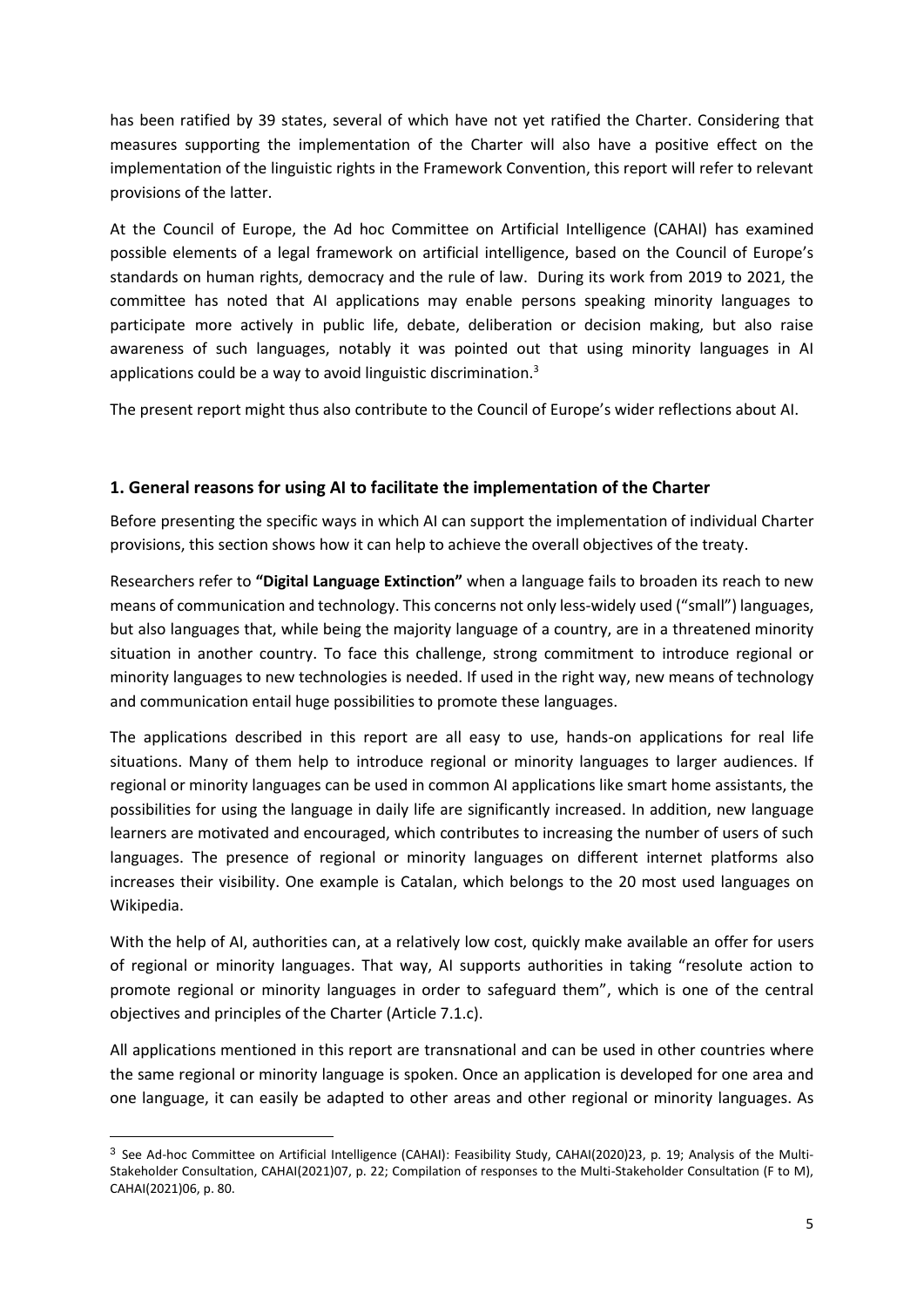described in more detail below, AI thereby promotes exchanges and connections between groups from different states using the same regional or minority language, as well as between authorities.

The fields of study concerned with AI and NLP are relatively new and future-oriented. Including regional or minority languages into these research fields is therefore of significant help to their survival and development as living languages. The promotion of research on such languages is foreseen in Article 7.1.h, which applies to every regional or minority language used in a state party. On several occasions, this report will point out different starting points for future research. The most important basis for developing useful NLP applications is, however, the gathering of relevant natural language data of the regional or minority languages in text **corpora** (large data sets of different texts in one or more language(s), depending on the NLP task at hand). Without sufficient data, the development of working NLP applications is not possible. Therefore, the gathering of natural language data of regional or minority languages should be the first step to promote further study and research.

There are already several relevant research projects and groups established. One example is the working group "SALTMIL" (speech and language technology for minority languages), which follows the goal of promoting research and development in the field of speech and language technology for lesserused languages, especially of Europe. Another research group is "Ixa" at the University of the Basque Country (Spain), which aims to develop and provide algorithms, tools and linguistic resources that allow computers to process and understand human languages, especially Basque. The group has already published several corpora and NLP tools for Basque, like a wordnet (lexical database of semantic relations between words), a spell checker and a parser (programme to analyse the syntax of sentences) as well as tools for information retrieval and extraction, machine translation and language learning. As a third example, the University of Helsinki/Helsingfors is conducting study projects regarding language technologies like treebanking (compiling a text corpus with information about the sentence's syntactic and semantic structures) for different minority languages of Finland.

A positive example of government support for language technologies is the Welsh language technology plan of 2018. It forms part of the Welsh government's general strategy to promote the everyday use of Welsh and to increase the number of active speakers. The plan aims to encourage technological developments and set the direction for work on Welsh language technology. To achieve this goal, the Welsh government is funding many different projects, like the coding of Welsh language learning applications for children, the expansion of OpenStreetMap (crowdsourced, free and opensource world map) with a Welsh version, establishing a Welsh speech database or the development of Macsen, a Welsh language digital assistant. The government also encourages the use of already existing parallel corpora and other tools like stopword lists (list of frequently used words of a language, like prepositions or articles) or parser for research projects. In addition, it organises annual conferences for researchers at Bangor University (Wales) and creates vacancies at universities reserved for this area of research. These measures are able to raise considerable awareness for present and future Welsh language technologies and this language in general. Given their positive impact, they could function as a model for other countries.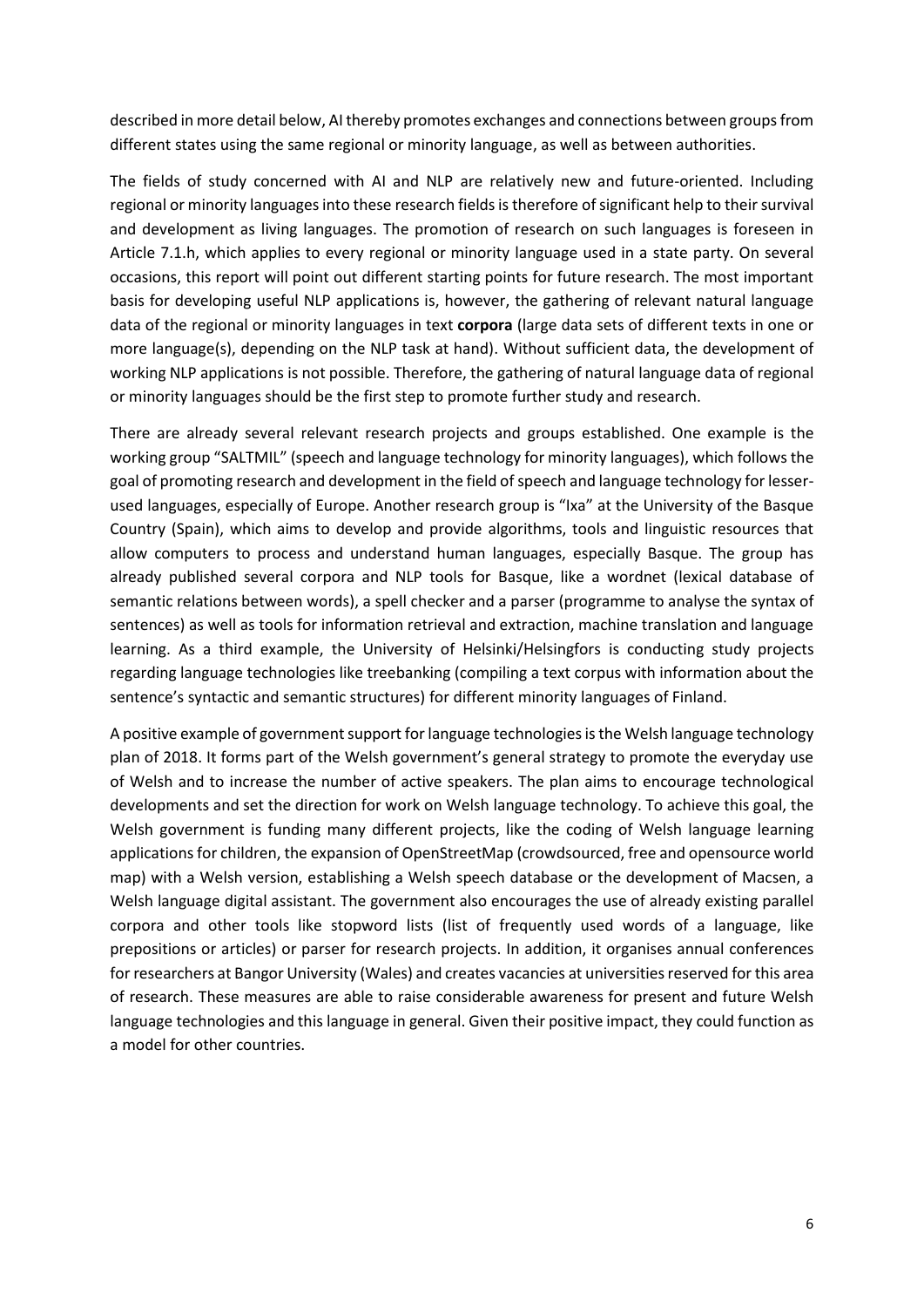#### <span id="page-7-0"></span>**2. Machine translation**

Machine translation technologies can be of significant use for the implementation of the Charter. Many of its undertakings are concerned with the translation of different types of documents into regional or minority languages. These undertakings could be implemented with a lower time and financial effort by using machine translation. Consequently, the following sections will focus on machine translation, its different methods, which applications already exist, which regional or minority languages they support and how it is possible to develop new translation applications for specific domains.

#### <span id="page-7-1"></span>**2.1 Different methods for machine translation**

The term "machine translation" describes a software that automatically translates a text from one language into another. It is one of the most researched aspects of **computational linguistics**. Machine translation is a complex challenge since the software must be able to decode the meaning from the input or source language and then encode the meaning in a new way in the output or target language. However, to decode the meaning of a phrase, semantic understanding of a language would be necessary, which is not (yet) achievable - only natural language processing is possible, not natural language understanding. This missing semantic understanding of the software gives rise to various problems regarding the translation process: ambiguity (lexical and syntactical), translation of proper names (for example of institutions) and structural difficulties, not to mention cultural differences from source to target language. All these problems can be traced back to the evident fact that translation is not just transmitting words into another language, but rather conveying the meaning of phrases, while taking the background of both languages into account.

However, there are already domains in which machine translation can achieve good results. This applies mostly to topics in which standard, formulaic language with similarly structured sentences and unambiguous wording is used. Examples for these topics are weather reports or application forms.

There are three main methodological approaches to machine translation.

The first is **rule-based machine translation**. For this method, a linguistic description with a pre-defined lexicon and explicit rules on how to form a grammatical sentence in the source and target language are needed. Due to the complexity of these descriptions and the unreliability of the translation results, rule-based machine translation is mostly outdated.

The second approach is **statistical machine translation**. Here, the software uses translated data for both input and output language, called parallel corpora, and derives probabilities from it, for example that the word "movie" is often followed by the word "was". When given a new input, the algorithm uses these probabilities to find the best translation from a statistical perspective, which is the translation with the highest probability. This approach is easier to set up than the first one because it does not need manually crafted rules, only parallel corpora. Statistical machine translation cannot achieve convincing results for all language pairs, though, especially for those with largely varying syntax.

The third approach is the one that is used in most machine translation applications today. It is called **neural machine translation** and uses AI and neural networks to "learn" the pairing of sentences, similar to how biological neurons learn relevant connections. In the neural machine translation process, a network first encodes the input sentence into so called **word vectors**. These are vector representations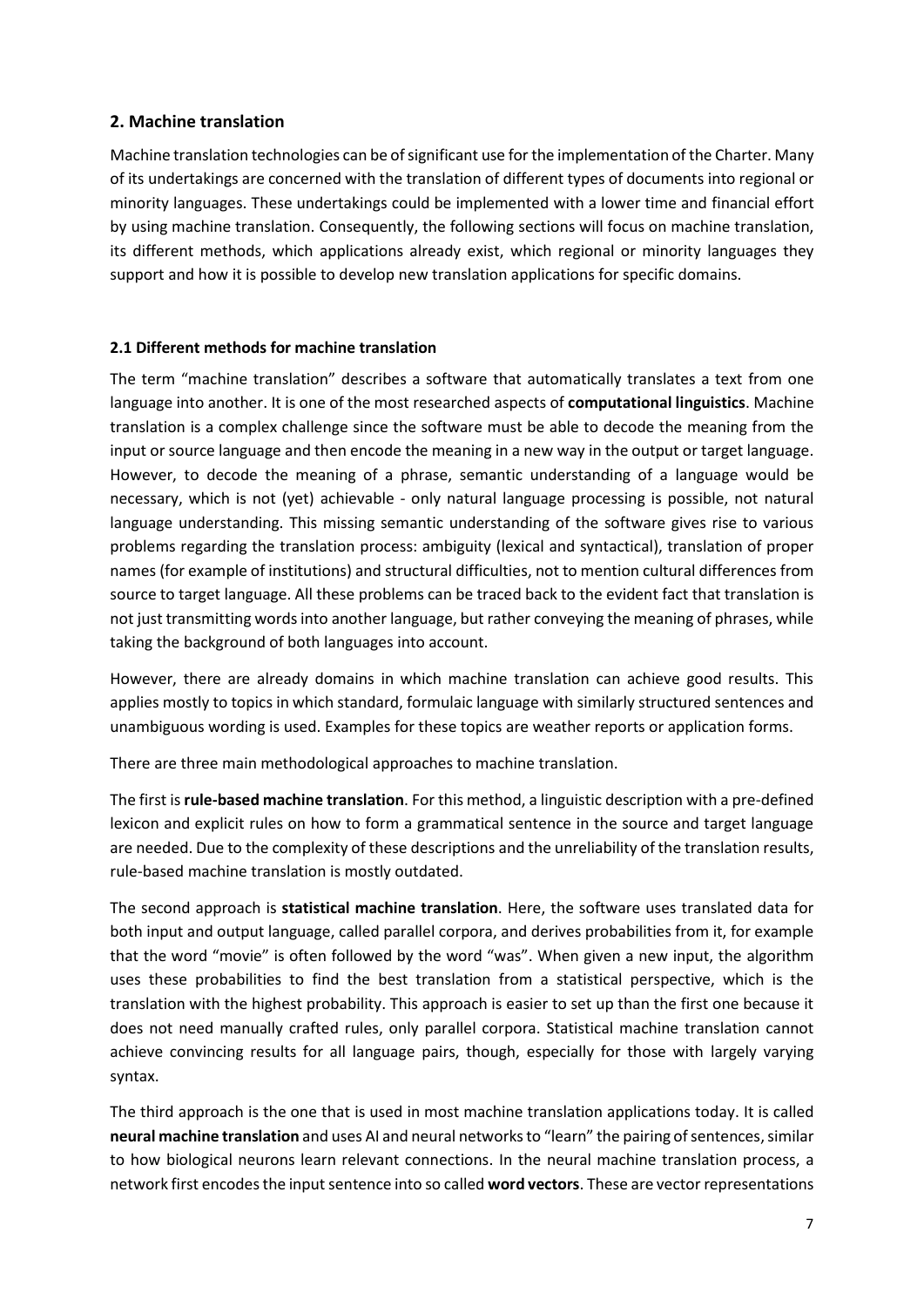that allow the system to transfer semantic relationships between words to a mathematical space. A distance in meaning between two words is therefore captured through a difference in values between their vector representations. For example, by subtracting the values of the word vector for "man" from the word vector for "king" and adding the vector values for "woman", one would get a vector that is identical to the word vector for "queen". This means significant progress for machine translation and is one of the reasons why neural machine translation achieves good results today. After this encoding process, the network decodes the word vectors to the output language. This is made possible through the use of the already mentioned neurons that have "learned" the connections between input and output language through parallel corpora, similar to the statistical machine translation approach. The method of neural networks, consisting of connected neurons, learning from data is called **training**. Neural machine translation is able to achieve better results than ever before while also using less memory than statistical machine translation. For these reasons, neural machine translation is widely used by most machine translation applications today.

#### <span id="page-8-0"></span>**2.2 Use of already existing applications**

Many machine translation applications used today already support various regional or minority languages that are covered by the Charter. The following table lists the most important ones and the supported languages in alphabetical order.

| <b>MT</b> application   | Supported regional or minority languages                              |           |  |  |  |
|-------------------------|-----------------------------------------------------------------------|-----------|--|--|--|
|                         |                                                                       | languages |  |  |  |
| <b>DeepL</b>            | Bulgarian, Czech, Danish, Finnish, French, German, Greek,             | 16        |  |  |  |
|                         | Hungarian, Italian, Lithuanian, Polish, Romanian, Russian,            |           |  |  |  |
|                         | Slovakian, Slovenian, Swedish                                         |           |  |  |  |
| <b>Google Translate</b> | Albanian, Armenian, Basque, Belarusian, Bosnian, Bulgarian,           |           |  |  |  |
|                         | Catalan, Croatian, Czech, Danish, Finnish, French, Frisian, Galician, |           |  |  |  |
|                         | German, Greek, Hungarian, Irish, Italian, Kurdish, Lithuanian,        |           |  |  |  |
|                         | Macedonian, Polish, Romanian, Russian, Scottish-Gaelic, Serbian,      |           |  |  |  |
|                         | Slovakian, Slovenian, Swedish, Tatar, Turkish, Ukrainian, Welsh,      |           |  |  |  |
|                         | Yiddish                                                               |           |  |  |  |
| <b>Microsoft</b>        | Bosnian, Bulgarian, Catalan, Croatian, Czech, Danish, Finnish,        | 27        |  |  |  |
| <b>Translator</b>       | French, German, Greek, Hungarian, Irish, Italian, Kurdish,            |           |  |  |  |
|                         | Lithuanian, Macedonian, Polish, Romanian, Russian, Serbian,           |           |  |  |  |
|                         | Slovakian, Slovenian, Swedish, Tatar, Turkish, Ukrainian, Welsh       |           |  |  |  |
| <b>PROMT</b>            | Finnish, French, German, Greek, Italian, Russian, Tatar, Turkish,     | 9         |  |  |  |
|                         | Ukrainian                                                             |           |  |  |  |
| Watson Language         | Basque, Bosnian, Bulgarian, Catalan, Croatian, Czech, Danish,         | 25        |  |  |  |
| <b>Translator (IBM)</b> | Finnish, French, German, Greek, Hungarian, Irish, Italian,            |           |  |  |  |
|                         | Lithuanian, Polish, Romanian, Russian, Serbian, Slovakian,            |           |  |  |  |
|                         | Slovenian, Swedish, Turkish, Ukrainian, Welsh                         |           |  |  |  |
| Yandex                  | Albanian, Armenian, Basque, Belarusian, Bosnian, Bulgarian,           | 33        |  |  |  |
|                         | Catalan, Croatian, Czech, Danish, Finnish, French, Galician,          |           |  |  |  |
|                         | German, Greek, Hungarian, Irish, Italian, Lithuanian, Macedonian,     |           |  |  |  |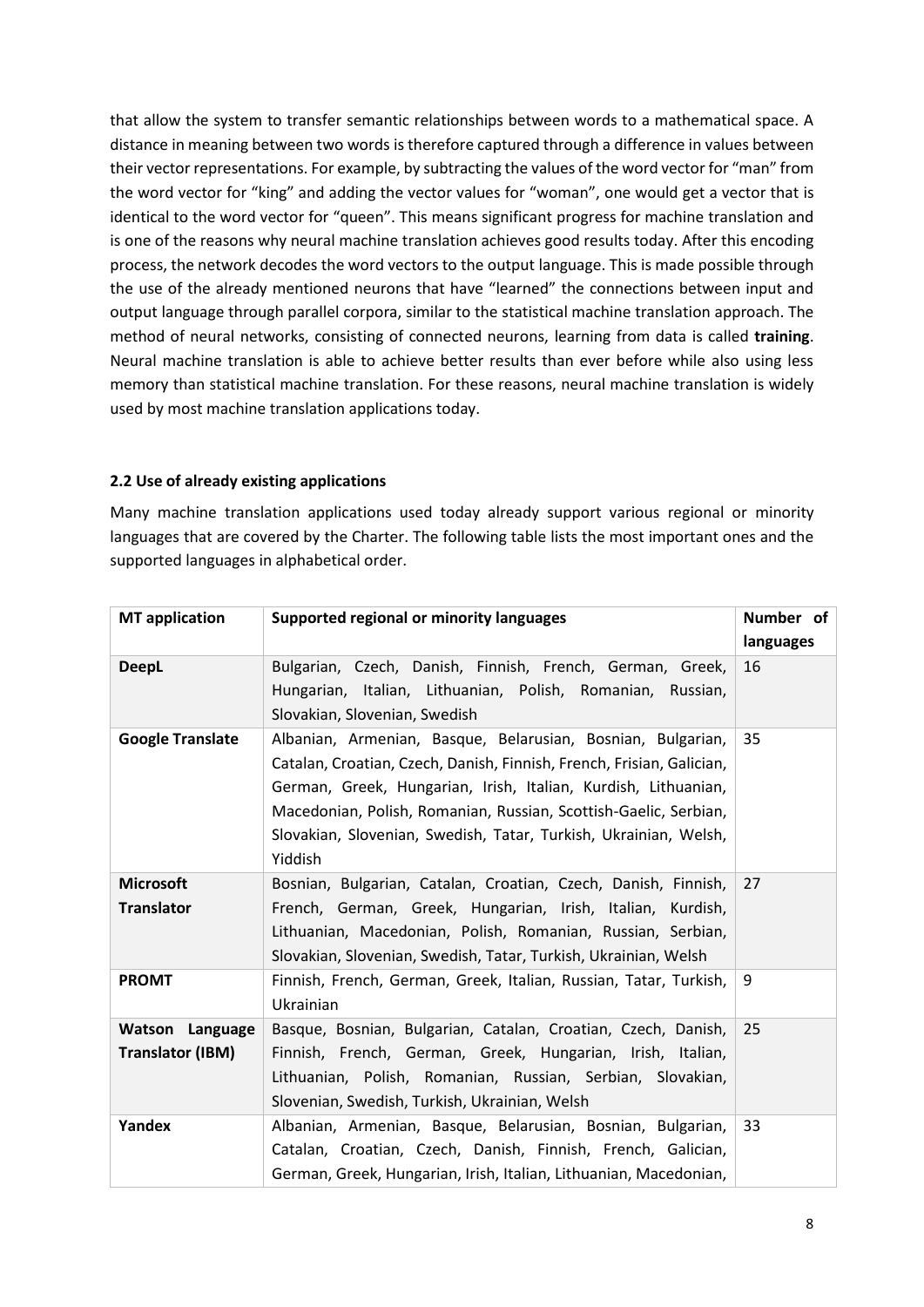This list is in no way exhaustive. There are several other companies offering machine translation services, and since the market is rapidly changing, new companies could quickly change its landscape. For example, DeepL was only introduced in 2017 and has quickly gained a good reputation.

All services listed above are accessible online with a standard web browser. DeepL and PROMT also offer a desktop version of their product, which makes offline translation possible. However, the desktop version of PROMT is not free of charge.

To use the services of Microsoft Translator and Watson Language Translator it is necessary to create an account. The use remains free of charge, although in the case of Watson Language Translator only until reaching a specific translation word count.

These different applications have varying levels of accuracy depending on the chosen source and target language. For some languages, especially those with fewer data available, these translation services may only be useful to get a basic understanding of what a text or document is about to decide if further translation by a professional translator is needed. This process is called **"gisting"**. As could be seen from the information above, all applications have different focus, advantages, and disadvantages. For this reason, it is not possible to recommend one solution for all purposes.

#### <span id="page-9-0"></span>**2.3 Developing new applications**

Although the existing machine translation services already cover a wide range of regional or minority languages, there are several languages that lack such a service. However, machine translation is also possible for these languages.

As mentioned in the first section, machine translation works best if used for a restricted topic, with limited vocabulary and formulaic sentences. Since this is the case for many translations referred to in the Charter (legal documents, administrative forms, financial documents etc.), it is possible to develop a machine translation service for these domains that will probably provide convincing results.

To develop such a system, the main prerequisite is parallel data of the same texts in the source and target language, preferably translated by a professional translator. Next, one could either train an already working programme with the data (there are several services where one can put in own training data into an already existing programme) or develop one's own translation service by following one of the many tutorials that can be found online. This could also be an opportunity to promote research and study on regional or minority languages, since, given the available data, developing such a system is a feasible task (e.g. for student groups from different programming or computational studies).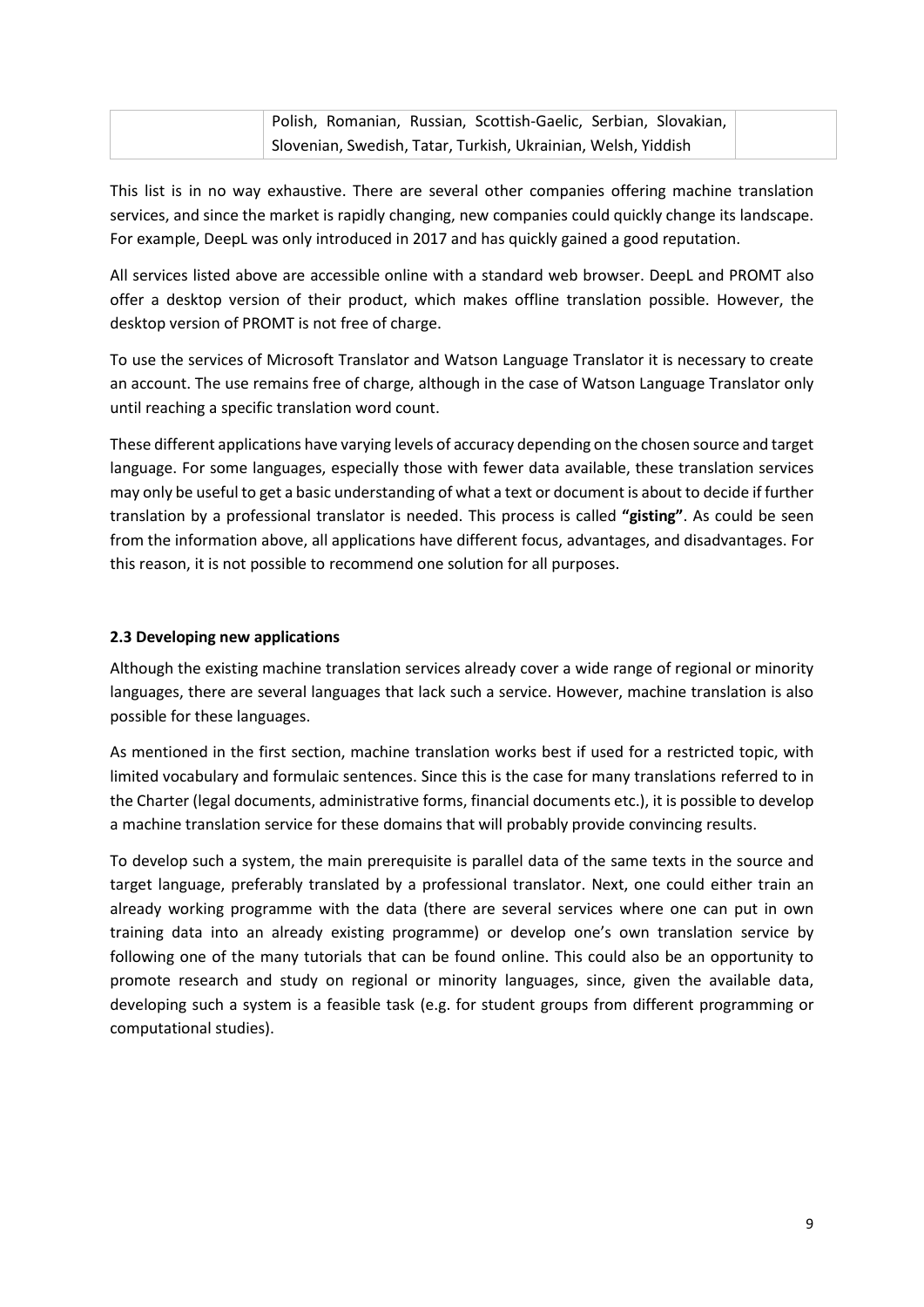# <span id="page-10-0"></span>**3. Other natural language processing (NLP) applications and their use for the implementation of the Charter**

#### <span id="page-10-1"></span>**3.1 Use of regional or minority languages in private life (Article 7.1.d)**

Today, a large part of social life, especially of the younger generation, takes place online on **social media platforms**, which incorporate many AI technologies into their services. Especially during the Covid-19 pandemic, social media platforms have been an important tool for communication and maintaining social connections. In order to protect and promote regional or minority languages, it is only natural to also look at social media platforms and encourage the use of such languages there. In fact, many social networks are already available in regional or minority languages. The supported languages of the three most important social media platforms can be seen in the table below.

| Network name    | Supported regional or minority languages                                                                                                                                                                                                                                                                                     |           | of |
|-----------------|------------------------------------------------------------------------------------------------------------------------------------------------------------------------------------------------------------------------------------------------------------------------------------------------------------------------------|-----------|----|
|                 |                                                                                                                                                                                                                                                                                                                              | languages |    |
| <b>Facebook</b> | Albanian, Armenian, Basque, Belarusian, Bosnian, Bulgarian,<br>Catalan, Croatian, Czech, Danish, Finnish, French, Frisian,<br>Galician, German, Greek, Hungarian, Irish, Italian, Kurdish,<br>Lithuanian, Macedonian, Polish, Romanian, Russian, Serbian,<br>Slovakian, Slovenian, Swedish, Tatar, Turkish, Ukrainian, Welsh |           |    |
| Instagram       | Bulgarian, Croatian, Czech, Danish, Finnish, French, German,<br>Greek, Italian, Polish, Romanian, Russian, Serbian, Slovakian,<br>Swedish, Turkish, Ukrainian                                                                                                                                                                | 17        |    |
| <b>Twitter</b>  | Czech, Danish, Finnish, French, German, Greek, Hungarian,<br>Italian, Polish, Romanian, Russian, Swedish, Turkish, Ukrainian                                                                                                                                                                                                 |           |    |

There are four main possible actions authorities and individuals can take to make use of social media in regional or minority languages. The first one is to use social media platforms in such languages and to encourage young people, for example in regional or minority language learning classes, to do the same. This way, the language becomes an active part of their everyday (online) social life and the language's timeliness, reach and visibility are increased. Secondly, speakers of regional or minority languages that already have a translation on social media platforms can contribute to improve these translations, for example through online translation fora. Especially on Facebook, there is a big **translation community** that helps to incorporate more regional or minority languages into the platform's structure. Users can submit their own translations or improve the translations that are already given. Thirdly, speakers of regional or minority languages which do not yet have a translation can request it and encourage others to do the same, in order to show the social networks that there is a need for translations in this specific language. This is an important opportunity for advocates of regional or minority languages to support and encourage the language's use on different social media platforms. Lastly, social media platforms are also a new way to connect different groups of regional or minority language speakers or learners, especially from different states. Groups can organise meetings or initiatives, communicate in the regional or minority language and simply network. This way, transfrontier exchanges can be facilitated, encouraged, and promoted.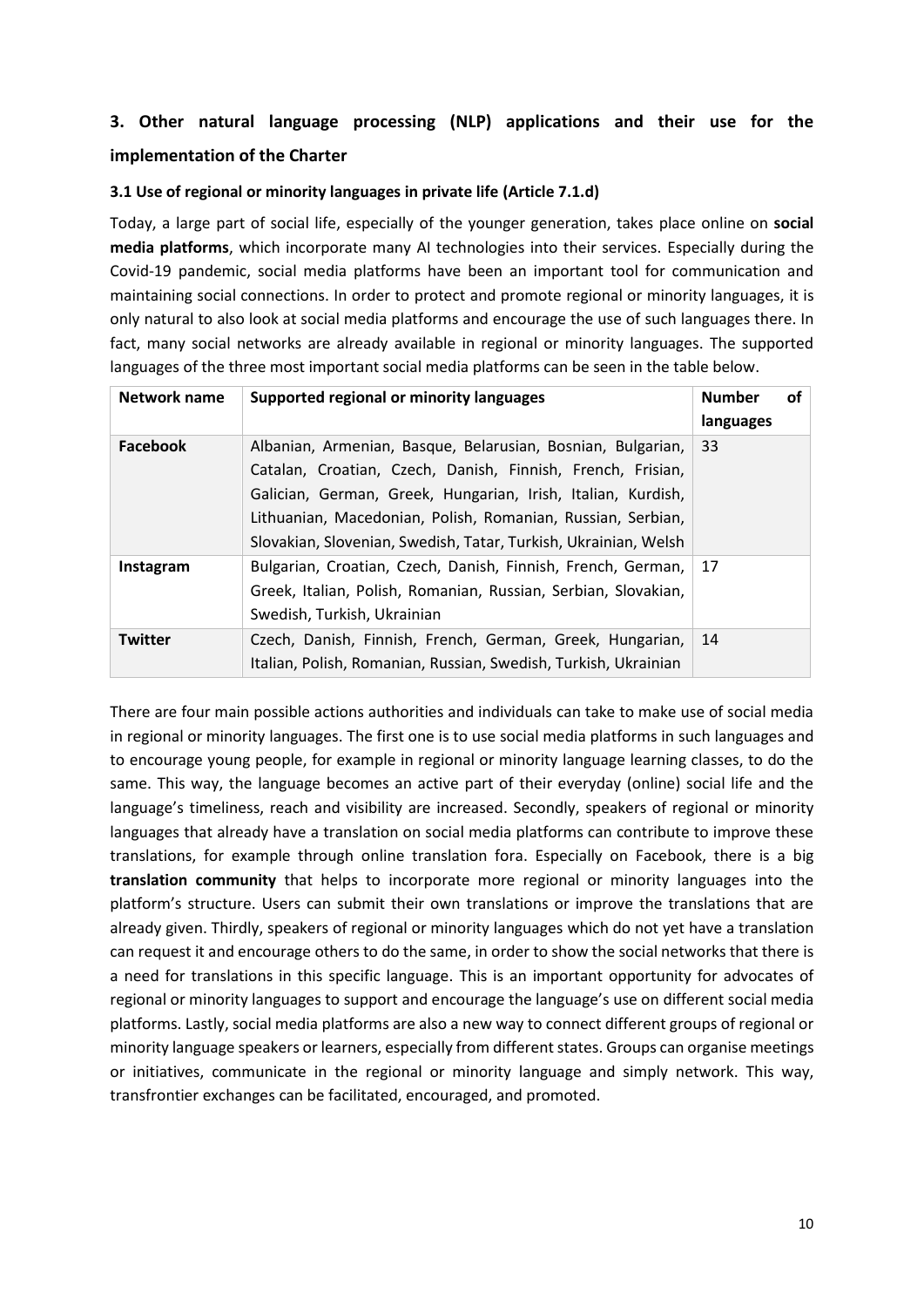#### <span id="page-11-0"></span>**3.2 Use of regional or minority languages in education (Articles 7.1.g, 8.1.f.ii, iii)**

Ensuring the teaching and learning of a language is one of the most important measures, if not the most important one, to provide for its understanding, use in various social situations and continued existence. With different **platforms of online learning**, AI can facilitate the **learning of regional or minority languages**. Especially during the Covid-19 pandemic, it became clear that online learning platforms are a vital tool in which such languages should be included. They may also contribute to the implementation of Article 14.2 of the Framework Convention.

Online learning platforms are either websites or mobile applications directed at people who want to learn or improve their skills in a language. The different platforms use various types of media (texts, sound recordings etc.) and often also methods of **gamification** (use of game elements, like rewards or competition, in non-game activities) to make the learning process entertaining and efficient for the users. Moreover, most platforms use the learner's data to improve their products. Many of the existing platforms already support various regional or minority languages, as can be seen in the following table.

| <b>Application</b><br>name | Supported regional or minority languages                                                                                                                                                                                                                                                                                         | <b>Number of languages</b> |
|----------------------------|----------------------------------------------------------------------------------------------------------------------------------------------------------------------------------------------------------------------------------------------------------------------------------------------------------------------------------|----------------------------|
| <b>Beelingu</b>            | French, German, Italian, Russian, Swedish, Turkish                                                                                                                                                                                                                                                                               | 6                          |
| <b>Busuu</b>               | French, German, Italian, Polish, Russian, Turkish                                                                                                                                                                                                                                                                                | 6                          |
| Clozemaster                | Albanian, Armenian, Basque, Belarusian, Bulgarian,<br>Catalan, Cornish, Croatian, Czech, Danish, Finnish,<br>French, Galician, German, Greek, Hungarian, Irish,<br>Italian, Lithuanian, Macedonian, Polish, Romanian,<br>Russian, Scottish-Gaelic, Serbian, Slovakian, Slovenian,<br>Swedish, Turkish, Ukrainian, Welsh, Yiddish | 32                         |
| <b>Drops</b>               | Bosnian, Croatian, Danish, Finnish, French, German,<br>Greek, Hungarian, Italian, Polish, Russian, Serbian,<br>Swedish, Turkish                                                                                                                                                                                                  | 14                         |
| <b>Duolingo</b>            | Czech, Danish, Finnish, French, German, Greek,<br>Hungarian (testing status), Irish, Italian, Polish,<br>Romanian, Russian, Scottish-Gaelic, Swedish, Turkish,<br>Ukrainian, Welsh, Yiddish (testing status)                                                                                                                     | 18                         |
| <b>Memrise</b>             | Danish, French, German, Italian, Polish, Russian,<br>Slovenian, Swedish, Turkish                                                                                                                                                                                                                                                 | 9                          |
| <b>Mondly</b>              | Bulgarian, Catalan, Croatian, Czech, Danish, Finnish,<br>French, German, Greek, Hungarian, Italian, Lithuanian,<br>Polish, Romanian, Russian, Slovakian, Swedish,<br>Turkish, Ukrainian                                                                                                                                          | 19                         |

These learning platforms are all accessible as mobile applications. Except for Beelingu and Drops, all platforms also offer their services as a website. To use the applications, one has to create an account so that the learning process can be saved, and the user can resume at the last saving point. All platforms mentioned above are free of charge, although some offer a premium membership at the user's expense that e.g. stops the show of advertisements between learning sessions. There are also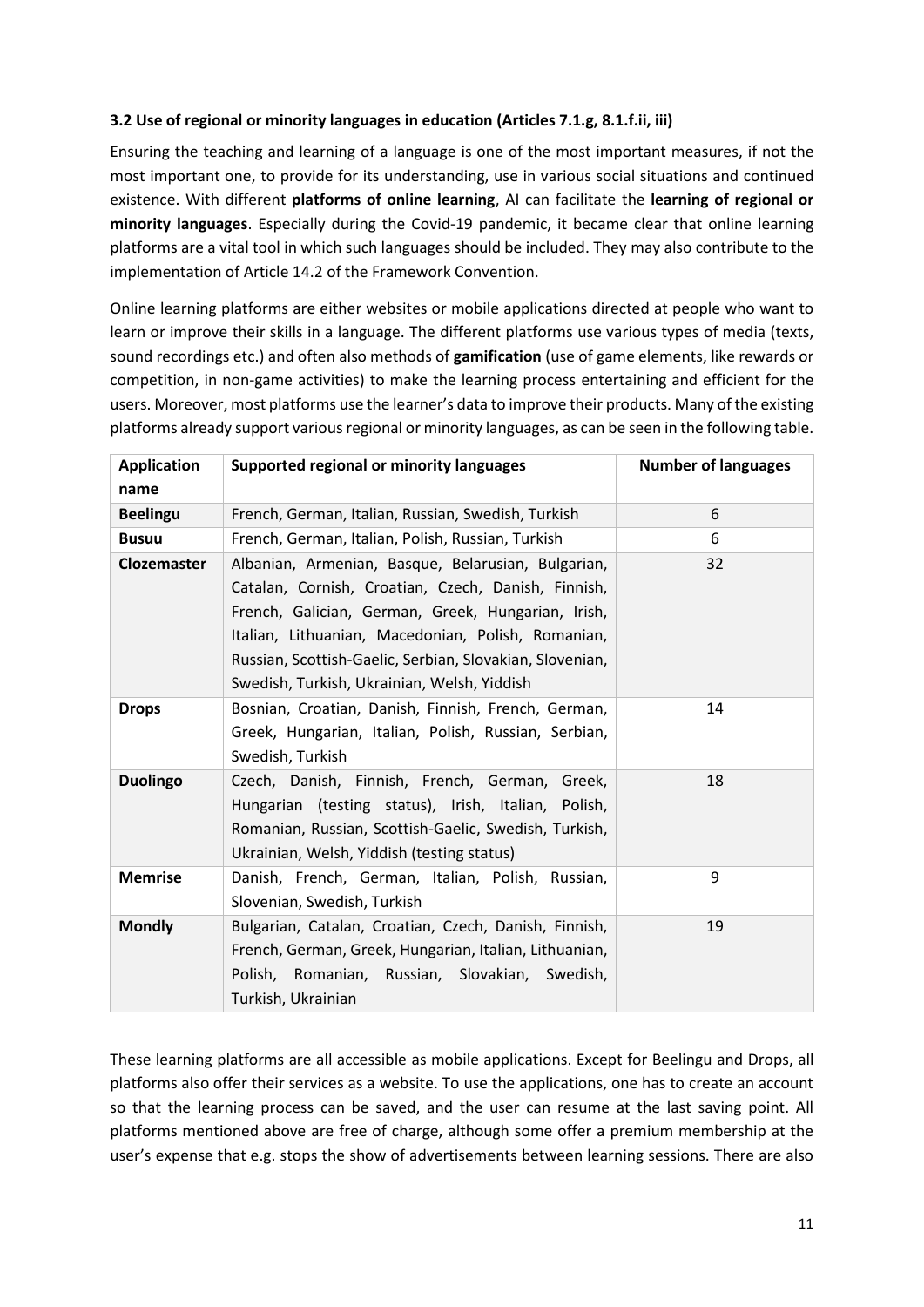several other fee-based language learning offers, like Babbel or Rosetta Stone, which are not included in the list above since a required payment may exclude some language learners.

There are additional aspects to note about the learning platforms mentioned above:

- **Beelingu** is a special language learning application that does not offer normal courses but instead side-by-side reading and listening of the learner's language and the language the learner wants to learn.

- **Clozemaster** offers a wide variety of languages. However, it can mainly be recommended to advanced learners because it does not offer normal language courses, but the learning of new vocabulary by inserting it in different contexts.

- **Drops** has a special language learning app for children called "Droplets". It teaches the languages with special drawing games and without ads. Additionally, parents can configure that in-app purchases require a second password.

- **Duolingo** is probably the most relevant language learning application in the present context because it offers high quality courses in many regional or minority languages with several new ways of language teaching, like storytelling or podcasts for language learners. Moreover, there is a special Duolingo version for the use of language teaching at schools. Teachers can create classrooms with the accounts of their pupils, monitor their learning process and assign special tasks.

- **Memrise** offers so called "community courses" that are created by users. There are already several regional or minority languages covered by these community courses, like Albanian, Armenian, Basque, Catalan, Finnish, Greek, Hungarian, Irish, Lithuanian, Romanian, Scottish-Gaelic, North Sami, or Welsh. To incorporate additional languages would be simple since every registered member can create his/her own language course that can then be used by every other user of the platform.

- **Mondly** also has a special language learning app for children called "Mondly Kids". It teaches the languages with simple, child appropriate gamified lessons.

In addition to these more classic language learning applications, there are also several applications (like HelloTalk) that connect language learners with native speakers of the language so that they can talk or chat together. These **online language tandem applications** may also be of interest for regional or minority language learners.

One major disadvantage of these learning platforms is that not all combinations of learning language and learned language exist. Most platforms only offer a few learning languages, mostly English. Therefore, online language learning platforms can so far only support regular education, not replace it. The different learning applications are, however, of interest for older language learners from other countries who already have a working knowledge of e.g. English and want to learn a regional or minority language.

To sum up, there are already many language learning services offering and supporting regional or minority languages. The use of their services has many advantages, like enabling people who are not living in the region or even the country to learn and master regional or minority languages and enhancing the visibility of such languages. The states parties can make use of these offers by either promoting the availability of already existing online language courses through these applications or by creating new language courses or vocabulary cards for regional or minority languages that are not yet covered by a language learning application on the learning platforms. This would make the language learning materials available to a large number of new potential learners and therefore increase the language's visibility.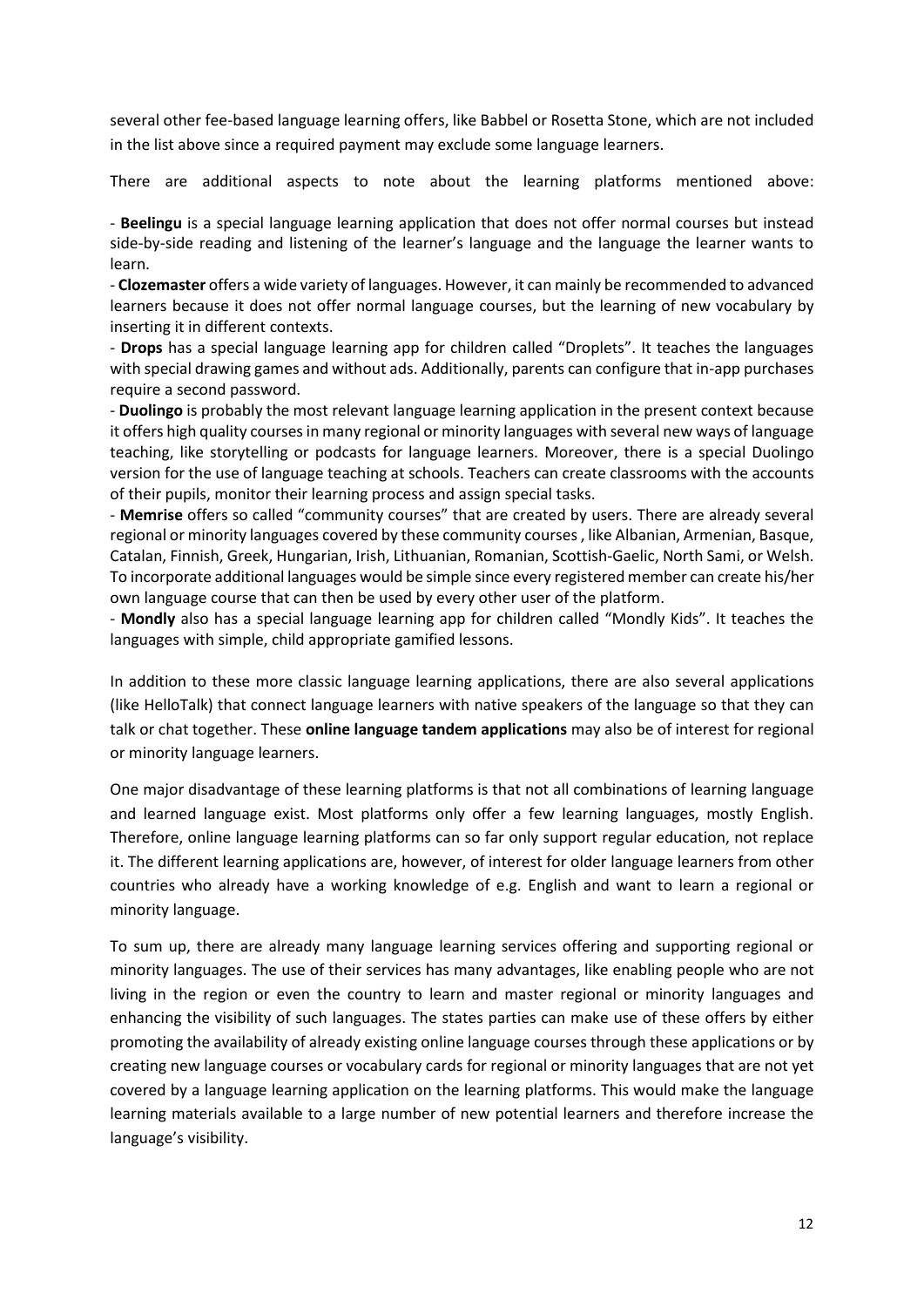## <span id="page-13-0"></span>**3.3 Use of regional or minority languages by judicial authorities (Articles 9.1.a.i-iv, 9.1.b.i-iii, 9.1.c.iiii, 9.1.d, 9.3)**

Article 9 is concerned with the use of regional or minority languages in one of the core areas of the state, namely judicial authorities. In this context, NLP applications, notably machine translation, can be of use for the processing of documents in regional or minority languages. Machine translation is of particular interest regarding Article 9.1.d since it can reduce the high cost often linked to professional translation.

How machine translation works and what kind of applications exist has already been discussed in the previous section. As described there, machine translation of judicial documents could be highly promising, due to their formulaic structure and language. An investment in this area could therefore lead to valuable results.

Machine translation can also be useful if the already existing machine translation applications are used for **"gisting".** This can also be done for regional or minority languages with a low level of machine translation accuracy.

Machine translation may also contribute to the implementation of Article 10.3 of the Framework Convention.

#### <span id="page-13-1"></span>**3.4 Use of regional or minority languages by administrative authorities and public services**

NLP applications can facilitate the use of regional or minority languages by, and in communication with administrative authorities and public services. Relevant applications are chatbots, different methods of smart search, the use of speech synthesis to generate street name announcements and, again, machine translation. The applications mentioned in this section may also contribute to the implementation of Article 10.2 (use of minority languages with authorities) and 11.3 (topographic names) of the Framework Convention.

#### <span id="page-13-2"></span>3.4.1 Chatbots (Articles 10.1.a.i-iv, 10.2.a, 10.2.b, 10.3.a-c)

Chatbots are software programmes that conduct conversation in order to cater for customer requests and queries directly. They are able to answer standard questions or refer the customer to administrative personnel. In theory, these **conversational agents** should mimic written or spoken human speech for the purposes of simulating a conversation and interaction with a real person. They achieve this by first processing the text input from the customer and afterwards responding based on an algorithm that interprets what the customer said and then determines an appropriate answer. There are chatbots that can recognise key words and phrases and then give an output of pre-prepared or pre-programmed responses. This method is especially useful for straight-forward information that can be classified into predictable categories. There are also chatbot programmes that are able to learn new responses based on customer interaction through the use of AI. Different ways to run a chatbot software exist: on popular messaging applications, via SMS, on stand-alone applications or websites. Many companies offer their services to programme chatbots. When one already has pre-written dialogues, there are also websites that make it possible to create simple chatbots using an intuitive graphic interface with drag-and-drop gestures.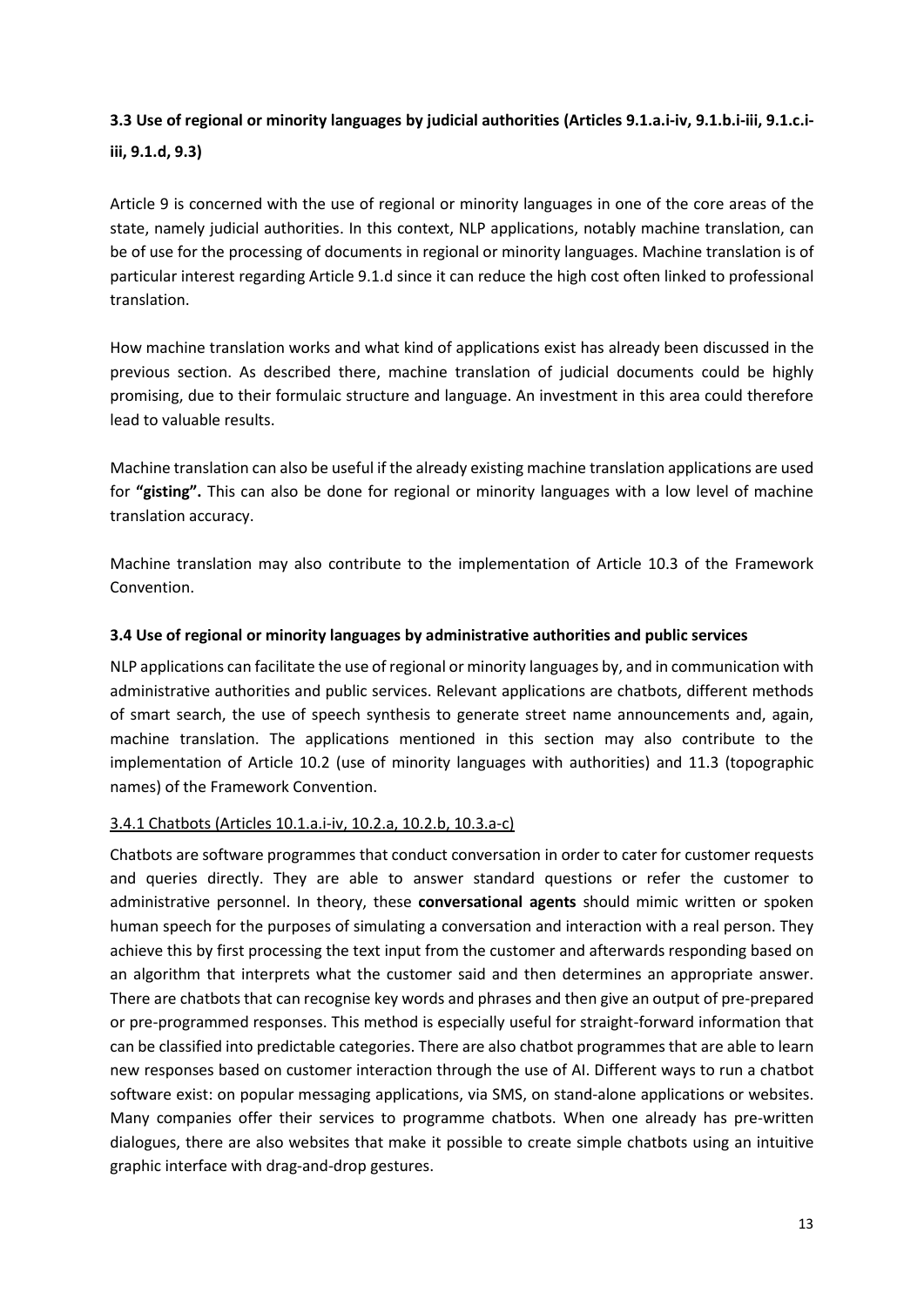Chatbots are a popular and widely used method. They are able to automate simple request tasks through a conversational interface, which makes the automation appear less mechanical and more human. Chatbots are used in many areas of **customer interaction**. They can be a support for administrative authorities since the user can make appointments, download forms, get answers to standard questions, set a reminder for appointments, or get important information about e.g. opening hours through them. There are already many administrative authorities that use chatbots to extend and simplify their work: the cities of Berlin, Bonn, and Würzburg in Germany for example, as well as different administrative authorities in Finland (Immigration Service, Tax Administration, Patent and Registration Office) or the Transport Office for London in the United Kingdom. The European Commission has published a report on chatbots for this domain, called "Architecture for public service chatbots", to help administrative authorities that want to incorporate chatbot programmes into their services.<sup>4</sup>

Since the communication of chatbots is entirely available in written form, a **combined use with machine translation** is possible. Therefore, it would be simple to adapt existing chatbots to regional or minority languages. With the use of chatbot technologies, administrative authorities can ensure that speakers of regional or minority languages can easily apply to them, submit written applications and receive a written reply in their language.

#### <span id="page-14-0"></span>3.4.2 Smart search (Article 10.2.g)

The internet is used for many activities that are related to **searching for place names**, like booking trips, looking for directions or the weather forecast. On some websites, it is also possible to conduct these activities using place names in regional or minority languages. This is due to different smart search techniques. For example, when typing a place name in a regional or minority language into the search panel of booking.com, the website automatically conducts a cross search on other search engines, like Google, to find more results. This way, different versions of place names can be connected through search results from other websites, like Wikipedia.

Smart search therefore describes methods of connection between different search engines and of linking search results to real world entities such as objects, persons, or places. With AI, these search methods have advanced significantly and are able to handle varieties, e.g. in spelling, like typos. The search methods include:

- − **Keyword extraction**: determination of key phrases in a text by analysing the frequency of words and their co-occurrence with other words;
- − **Entity extraction**: classification of named entities in a given text into pre-defined categories, such as person, place name, time expression etc.;
- − **Entity linking**: connection of named entity to knowledge base of real-world entity;
- − **Web crawling**: automatic and systematic search of other websites, typically for the purpose of web indexing to learn the content of webpages in order to retrieve the information when needed; used to update content or indices of another site's content;
- − **Semantic similarity/word embeddings**: translation of definitional relationships between words into mathematical space as described in the section on machine translation.

<sup>4</sup> European Commission, Directorate-General for Informatics & ISA2 Programme. (2019). Architecture for public service chatbots. Available online at https://joinup.ec.europa.eu/sites/default/files/news/2019- 09/ISA2\_Architecture%20for%20public%20service%20chatbots.pdf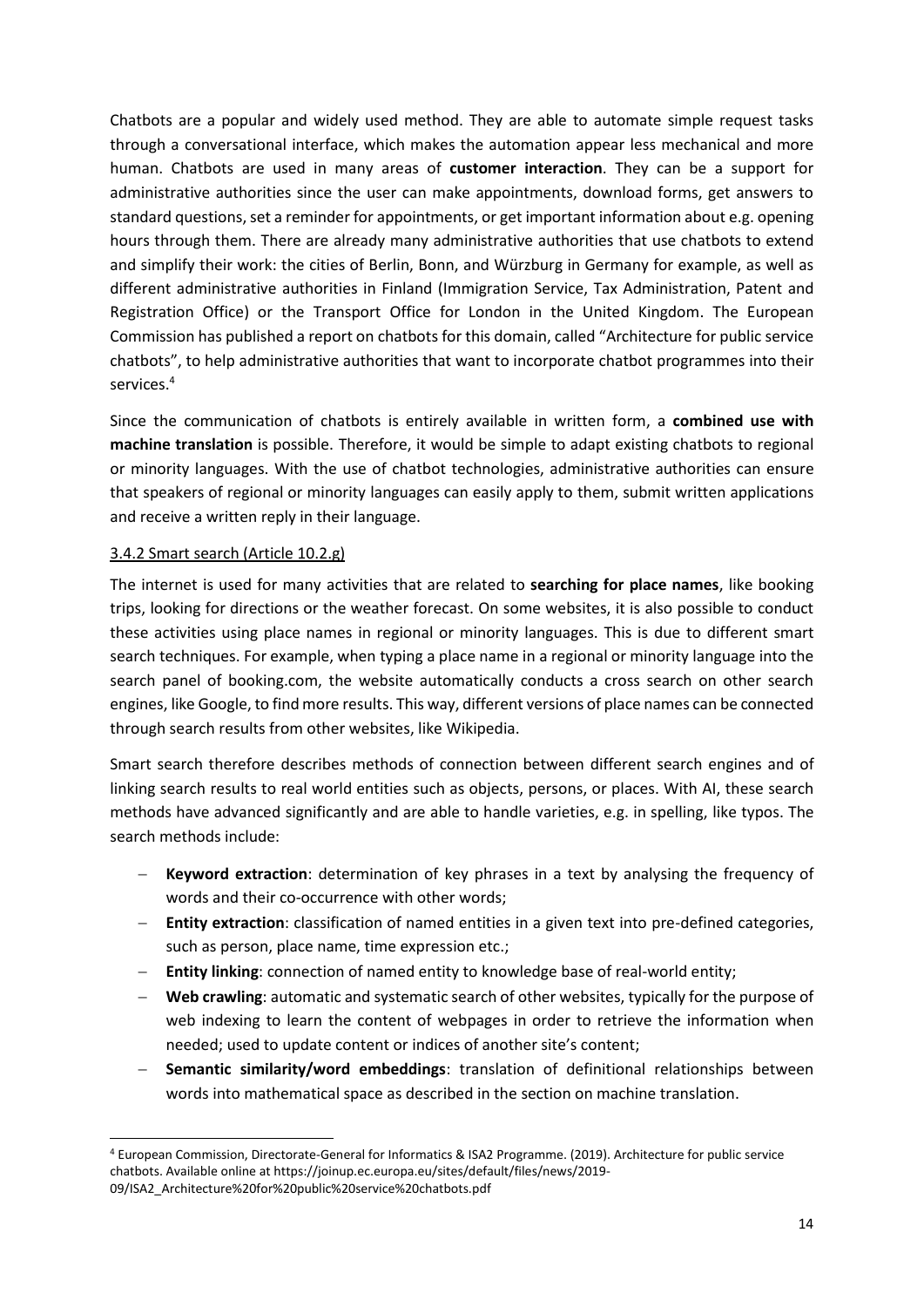These methods prove that websites do not work in a vacuum, but rather depend on each other to get more relevant results for their users. It also explains why place names in regional or minority languages are accepted on some search engines. For persons outside the respective company, it is quite difficult to influence this search process. Further use of smart search methods in search engines that do not employ these methods yet should be encouraged.

#### <span id="page-15-0"></span>3.4.3 Speech synthesis for street name announcements (Article 10.2.g)

Speech synthesis describes the **artificial production of human speech** created by concatenating different pieces of recorded speech from a database. The more specific the domain, the longer these pre-recorded phrases can be. They could therefore either be just combinations of vowels and consonants or complete words, like time announcements. Through machine learning, speech synthesis has advanced and is now producing good results, especially for restricted domains, like street name announcements.

Speech synthesis can be used for facilitating the implementation of the Charter in different ways. One way would be the use of **bilingual announcements in public transport**. The announcements of the next stop in public transportation are already often generated using speech synthesis and could easily be expanded to the corresponding street names in regional or minority languages. Another possibility would be to incorporate regional or minority languages into accessible pedestrian signals. These signals communicate information about "walk" and "stop" intervals at various intersections in non-visual formats, like auditive signals, to those who are blind or have low vision. Some accessible pedestrian signals also convey additional information, for example about the street name or the direction of the crosswalk. When this information is communicated through speech messages, it can also be presented in a regional or minority language.

Since a big database of pre-recorded speech is needed for speech synthesis, its use is of more interest for regional or minority languages which already have a database available, for example because they are the majority language of other countries. In this context, transfrontier study and research exchange is encouraged since already existing databases of the majority language countries could be transmitted to countries in which the language is a regional or minority language. If databases already exist for one language, the implementation of street name announcements in other countries is easily feasible and can complement and, in some cases, replace the production of street name signs in regional or minority languages.

## <span id="page-15-1"></span>3.4.4 Machine translation (Articles 10.1.a.i-v, 10.1.b, 10.1.c, 10.2.a-f, 10.3.a-c, 10.4.a)

As described in previous sections, machine translation applications can be used for **"gisting"** or for completely automatically translating submitted documents, administrative texts, forms, or other official documents. Due to the restricted domain and formulaic structure and language of the latter, it is also possible to develop new machine translation applications for regional or minority languages that are not yet covered by big machine translation services.

#### <span id="page-15-2"></span>**3.5 Use of regional or minority languages in the media**

The presence of regional or minority languages in different types of mass media is crucial to their protection and promotion. In this field, AI can assist through automatic subtitle generation (regarding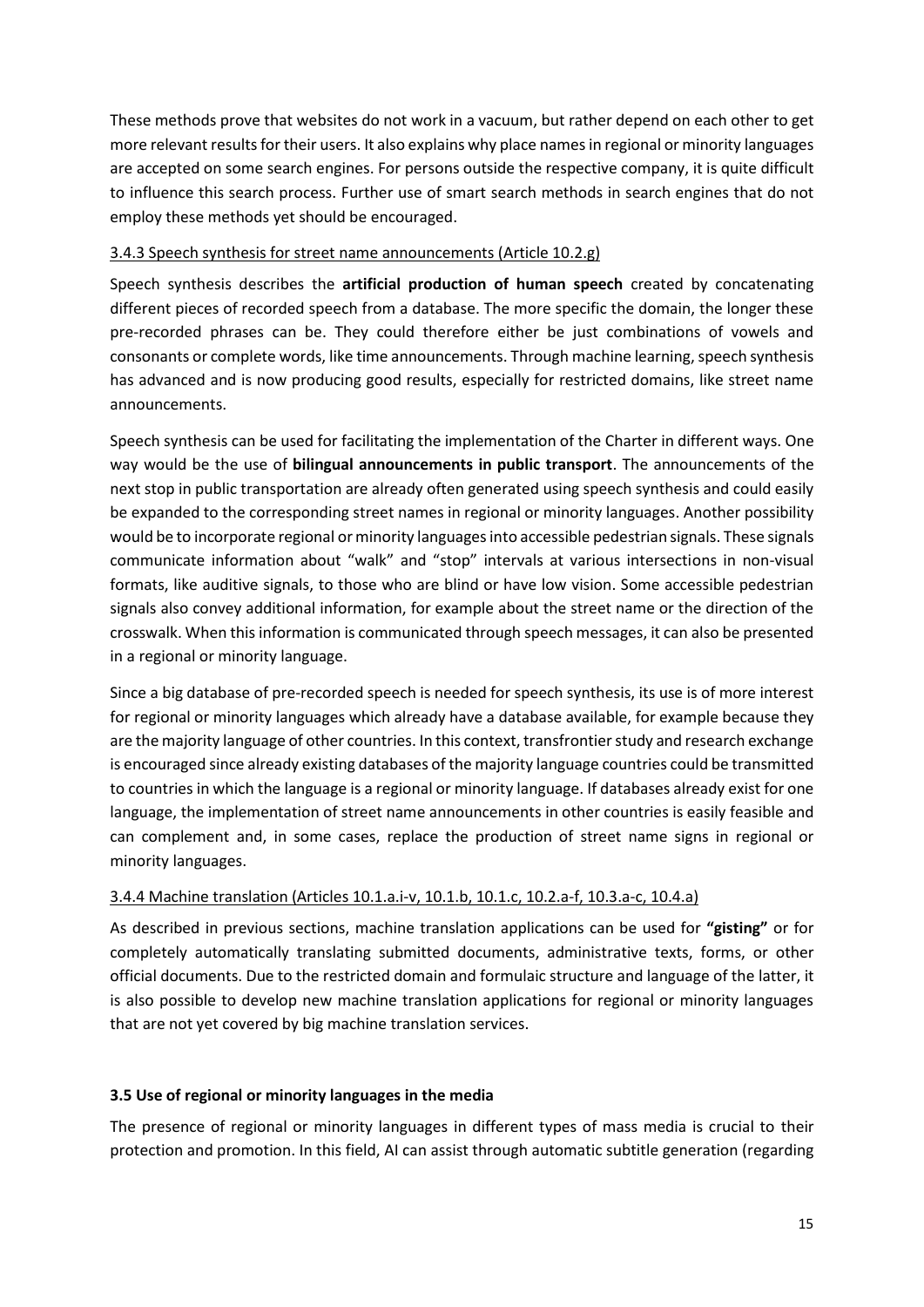television programmes) and automatic information extraction (regarding newspapers). These applications may also contribute to the implementation of Article 9.4 of the Framework Convention.

#### <span id="page-16-0"></span>3.5.1 Automatic generation of subtitles (Articles 11.1.a.i-iii, 11.1.c.i-ii)

The automatic generation of subtitles is a subfield of **automated speech recognition** or **speech-to-text** methods. It describes the process of automatically transcribing audio files, e.g. from a video, to subtitles. Subtitles are only concerned with the spoken language of a sound file, while closed captions also include other audio cues, like music or background noises. Automated speech recognition has a long research history and has recently benefitted from new technological advances.

To automatically generate subtitles, both an acoustic and a written language model are needed. These are mostly trained together to achieve better accuracy. Speech recognition is a complex matter, since it has to take into account variations regarding accent, pronunciation, articulation, pitch, volume or speed, as well as background noises, echoes etc. It works better for languages with a lot of training data of different speakers and communication situations in order to master natural communication like overlapping or spontaneous speech.

There are different applications that are concerned with the automatic generation of subtitles. One that is free of charge, widely spread and easy to use is **Google's automated speech recognition algorithm** used in YouTube. Currently, it supports nine European languages, namely Dutch, English, French, German, Italian, Portuguese, Russian, Spanish and Turkish. To use it, one has to upload a video to the YouTube editor and then activate automatic captioning. There is an instruction on YouTube's Help-page on how to do this, depending on the type of video. After the automatic subtitle generation, it is possible to proofread what has been recognised and download a text file with the subtitles. Since YouTube's subtitle generation algorithm is based on machine learning, it is constantly improving and being updated for new languages. Another helpful YouTube tool is **automatic caption timing**. To use it, one has to provide a text file with all the words from a video. The algorithm then finds the exact time points in the video where the text is spoken. There is also an in-depth instruction for this available on the YouTube Help-page. This tool works for the same languages as the automatic speech recognition and can be useful since creating a transcript of a video is far less time-consuming than timing the subtitles.

Using automatic generation of subtitles in regional or minority languages can help to make television programmes in such languages accessible to the hearing-impaired speakers. In addition, it promotes the visibility of regional or minority languages. Lastly, automatic subtitle generation makes machine translation of television programmes possible. One could, for example, imagine translated subtitles in regional or minority languages for important television programmes, or subtitles in the majority language for programmes produced in regional or minority languages. There are already several television broadcasters working on using AI for automatic subtitle generation, like the Franco-German television network Arte or the Catalan television channel Betevé. Therefore, this is also an opportunity for transfrontier research exchanges.

#### <span id="page-16-1"></span>3.5.2 Automatic information extraction (Article 11.1.e.i-ii)

Automatic information extraction describes the task of automatically excerpting structured information from unstructured machine-readable documents, in most cases natural language texts. It is especially useful for groups of documents that follow a specific template, where every document in the group describes entities or events in a similar manner but with different details. To extract the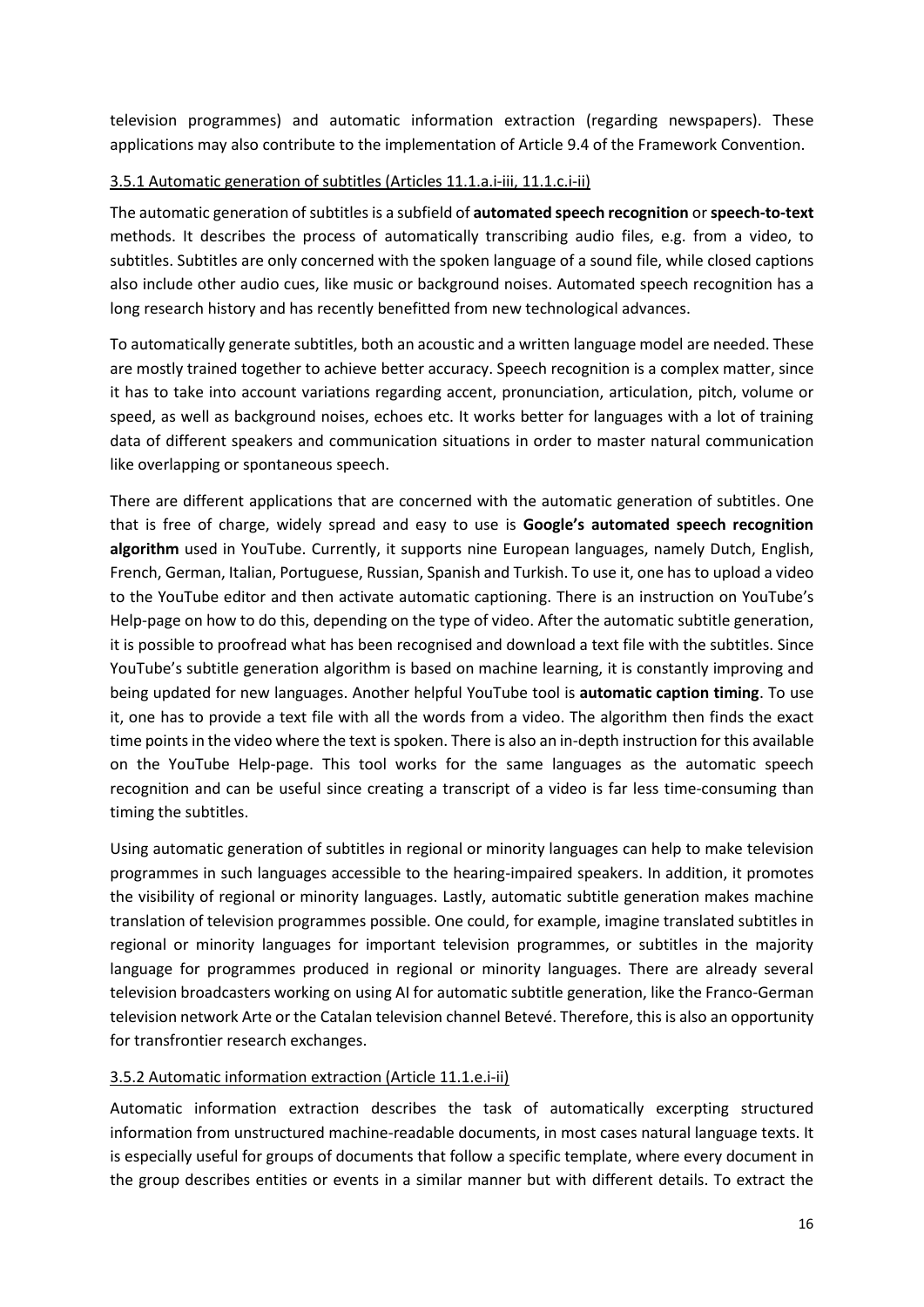desired information, the document is first edited through different pre-processes, like attaching a **partof-speech tag** (e.g. verb, adjective, preposition) to every word or finding the stem of every verb of the document. Then, various subtasks (like named entity recognition or coreference resolution) are performed to extract the requested information.

**Automatic summarisation** is one of the main applications of automatic information extraction. It describes the process of computationally shortening a set of data to create a subset of said data, a summary that contains the most relevant information from the original content. This can either be done extraction-based or abstraction-based. The aim of the first approach is to find key phrases in the document and extract the most relevant sentences. It can therefore be described as a sentence ranking issue. In the second approach, a (machine learning) algorithm first generates an internal semantic representation of the original content and then creates a short, accurate and fluent paraphrased summary. Obviously, this is computationally far more challenging than the first approach, which is already well researched and capable of delivering good results.

There are several online resources available for automatic extraction-based summarisation. With its help, one could publish shorter versions of news articles in the regional or minority language on other pages or automatically shorten news articles in a majority language so that they can be translated faster and easier. Both methods can help to simplify the **publication of newspaper articles** in regional or minority languages on a regular basis.

#### <span id="page-17-0"></span>**3.6 Use of regional or minority languages in cultural activities and facilities**

Regional or minority languages represent a rich cultural heritage, history and identity. Therefore, maintaining and promoting their cultural profile forms a significant part of supporting such a language. Furthermore, modern cultural initiatives can improve a language's image, especially among the younger generation, and play an important role in developing a living language. The importance of AI in this area may not be as obvious as in other areas, but NLP applications like data structuring, machine translation and automatic subtitle generation can be of help here as well. These applications may also contribute to the implementation of Article 5.1 of the Framework Convention.

#### <span id="page-17-1"></span>3.6.1 Data structuring (Articles 12.1.g, 12.1.h)

Data structuring describes the process of automatically structuring or clustering large quantities of data with the help of AI. The task of **classifying documents** into different areas is one of the main applications of NLP.

There are various algorithms and techniques (Naive Bayes, tf-idf<sup>5</sup>, Support Vector Machines, etc.) used to recognise patterns in databases. For each new document added to the database, the algorithm decides, based on previously categorised documents, to which category the new document belongs.

The training of algorithms for this kind of tasks can either be done through **supervised or unsupervised learning**. In the first case, a neural network is trained on a labelled dataset, in the latter case the network measures the content-related differences between documents by mapping them into a mathematical space and calculating the "document distance". This method was described in more detail in the section about machine translation and is in this case called **data clustering**.

<sup>5</sup> Term frequency-inverse document frequency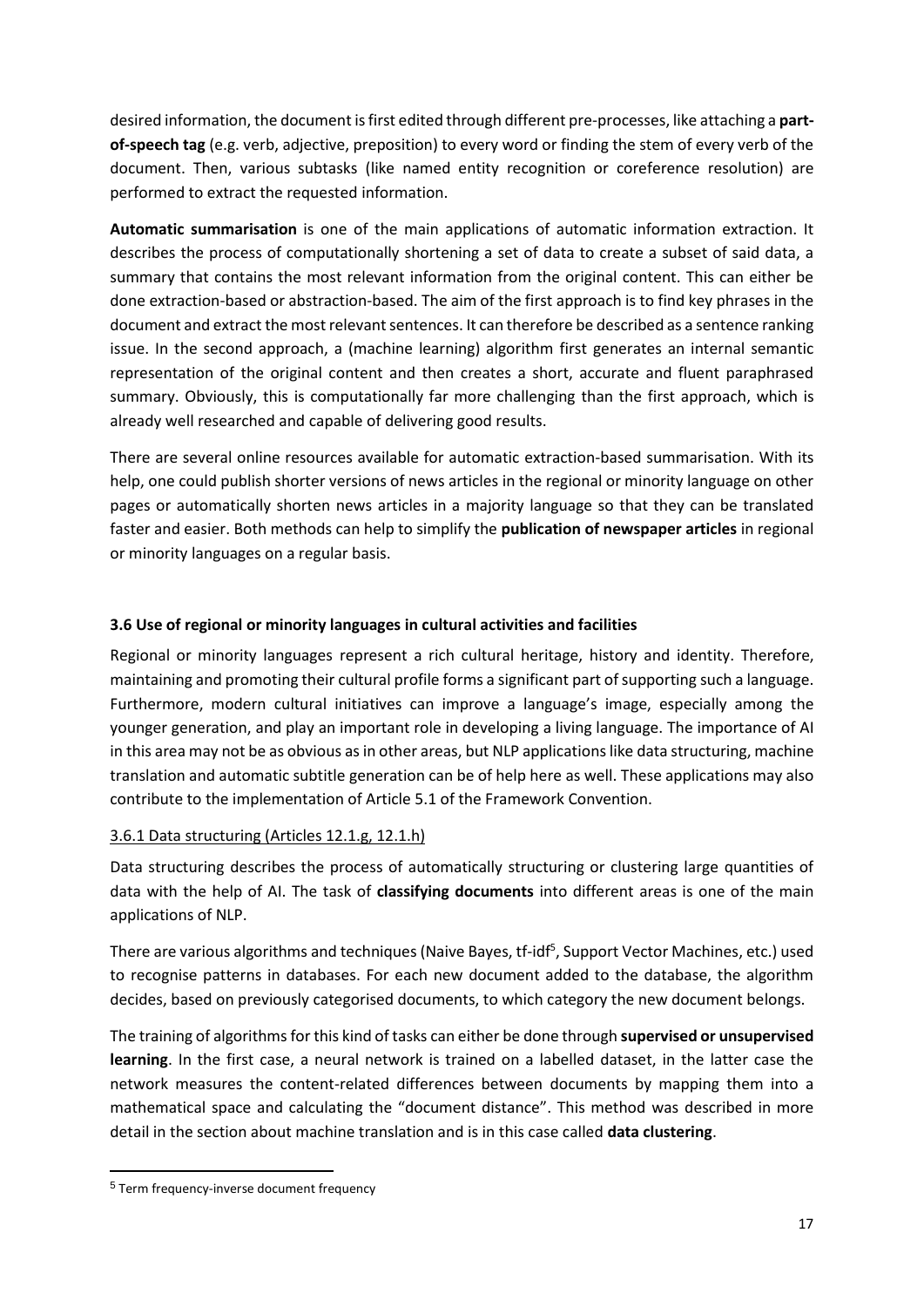Data structuring can be a helpful tool especially for large unstructured data, but also for organising already structured data.

For the facilitation of the implementation of Article 12, it can be used for the **classification of publishing works** in regional or minority languages and for **structuring terminological databases** of such languages. Using intelligent data structuring methods for the development and maintenance of these kind of databases can help cultural institutions to reduce time and cost immensely. There are several providers and tutorials available for this, depending on the size, language and topic of data as well as the country concerned. Moreover, these data structuring projects could be study and research opportunities for students from different data study programmes.

#### <span id="page-18-0"></span>3.6.2 Machine translation (Articles 12.1.a, 12.1.b, 12.1.c)

It is challenging to apply machine translation to cultural works. Even for professional translators, literary work is complicated to translate. For some highly language-dependent works, like poetry, translation may even be impossible. Obviously, translating literary works automatically is even more difficult. Machine translation can still be of use here, for example for **translating summaries or subtitles**. Through translated summaries, a higher interest in regional or minority language works could be generated because speakers of other languages could be more motivated to read them if the basic plot is already translated. Needless to say, this method also works the other way around to foster access in regional or minority languages to literary works produced in other languages. Furthermore, literary works from which the translated summaries are often requested could then be manually translated, since a general interest in the work could be established.

#### <span id="page-18-1"></span>3.6.3 Automatic generation of subtitles (Articles 12.1.b, 12.1.c)

In Article 12, different "subtitling activities" are mentioned. As described earlier, these can be carried out automatically through the help of speech recognition. This reduces the time and financial efforts since the subtitles only have to be checked manually and not be done completely by hand. For already working examples of automatic subtitle generation and the different options in this area, see the more detailed description in the previous section on Article 11.

#### <span id="page-18-2"></span>**3.7 Use of regional or minority languages in economic and social life**

For regional or minority languages to be fully functional, they must be used in every aspect of economic and social life. AI can help achieving this goal by using such languages in sentiment analysis and, again, machine translation.

#### <span id="page-18-3"></span>3.7.1 Sentiment analysis (Article 13.1.c, 13.1.d, 13.2.b)

Sentiment analysis describes the use of NLP to **classify a document of subject information** (e.g. a review or survey response) into an opinion category, like positive/satisfied, neutral, negative/angry etc. It is useful for quickly gaining insights into large text data.

Sentiment analysis is a classification process that works similarly to the document classification described in the section on data structuring above. The neural network is first trained, either supervised or unsupervised, to learn to associate an input (e.g. a movie review) to a tag (e.g. "positive"). This can either be done completely through the use of machine learning, or with manually labelled rules, like "great" = "positive". In the testing process, the network gets unseen input texts and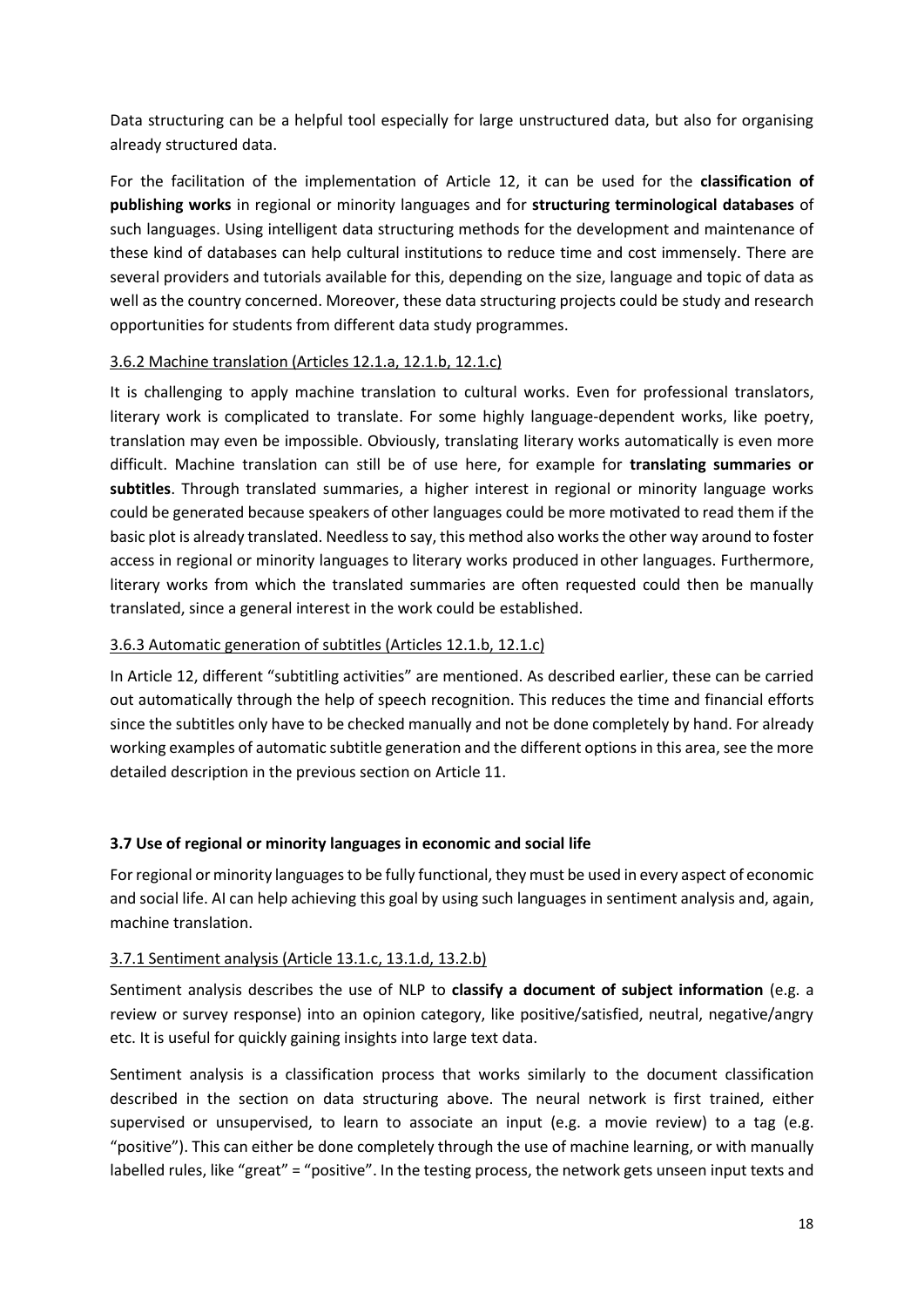transforms them into word vectors. This process is called **feature extraction** and is described in more detail in the section about machine translation above. Afterwards, these vectors are processed by a classification algorithm, which then creates a tag for the document, stating for example that the tweet "The movie was really great!" is "positive" feedback.

Sentiment analysis is mostly used for **customer feedback analysis**. Developing programmes for sentiment analysis of regional or minority languages would mean to no longer exclude but include the speakers into these dialogues about customer satisfaction and ways to improve a company's service.

There are several companies providing services in sentiment analysis, depending on the country of origin, as well as the language, size and type of sentiment analysis desired. Again, this could also be an opportunity to promote research and study on regional or minority languages. Sentiment analysis is a highly relevant and current research topic with many online tutorials that is covered in all NLP and AI beginner classes. Given the available data, developing such a system is a feasible task e.g. for student groups from different programming or computational studies.

#### <span id="page-19-0"></span>3.7.2 Machine translation (Articles 13.1.a, 13.1.d, 13.2.a, 13.2.b, 13.2.d, 13.2.e)

Several provisions in Article 13 require either directly or indirectly the translation of different documents into regional or minority languages, notably safety instructions and information on consumer rights as well as contracts, technical documents, payment orders or other financial documents. Through machine translation, these documents can be made available in the required language faster and cheaper. Since the documents all belong to specific domains and are comprised of formulaic language, an automatic translation is possible, either for "gisting" or for completely automatically translating the documents. It is also possible to develop new machine translation applications for regional or minority languages that are not yet covered by such applications. As already mentioned, this is also an interesting study and research opportunity. However, especially for the domain of safety instructions, **proofreading** is even more important here than it is for other areas. Small translation mistakes, as they still happen with machine translation, could have severe consequences.

## <span id="page-19-1"></span>**3.8 Use of regional or minority languages in transfrontier exchanges (Articles 7.1.i, 14)**

Crossborder co-operation significantly facilitates the promotion of regional or minority languages that are also official languages or minority languages in other states because the existing infrastructure in fields such as education (e.g., teaching materials, teacher training) or media can be taken over or adapted.

As could be seen in this report, using AI to facilitate the implementation of the Charter encourages **transfrontier research and study exchanges** regarding applications and datasets. These kinds of materials are international by nature and regional or minority languages can benefit from NLP applications of other states, especially those where the language is the majority language. Furthermore, given data in another language, these applications can easily be adapted to other regional or minority languages when the source code is made available to other research teams. If, for example, an administrative authority in a state develops a chatbot for its services, it can easily be used in other countries where the same regional or minority language is used or easily be adapted to another regional or minority language. That way, AI not only facilitates the implementation of the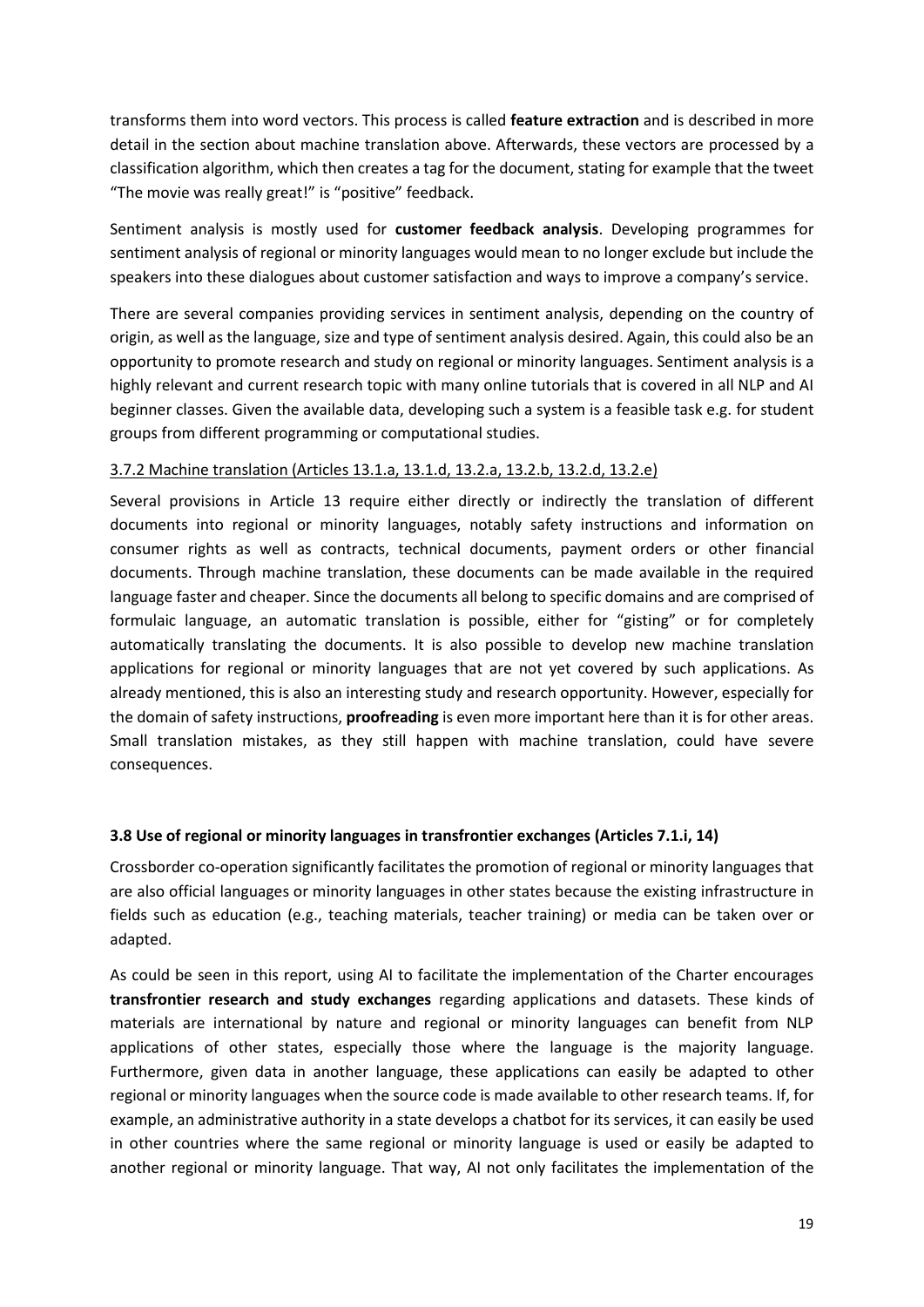Charter, but also favours and encourages transnational exchanges. Therefore, it can also contribute to the implementation of Article 18 of the Framework Convention.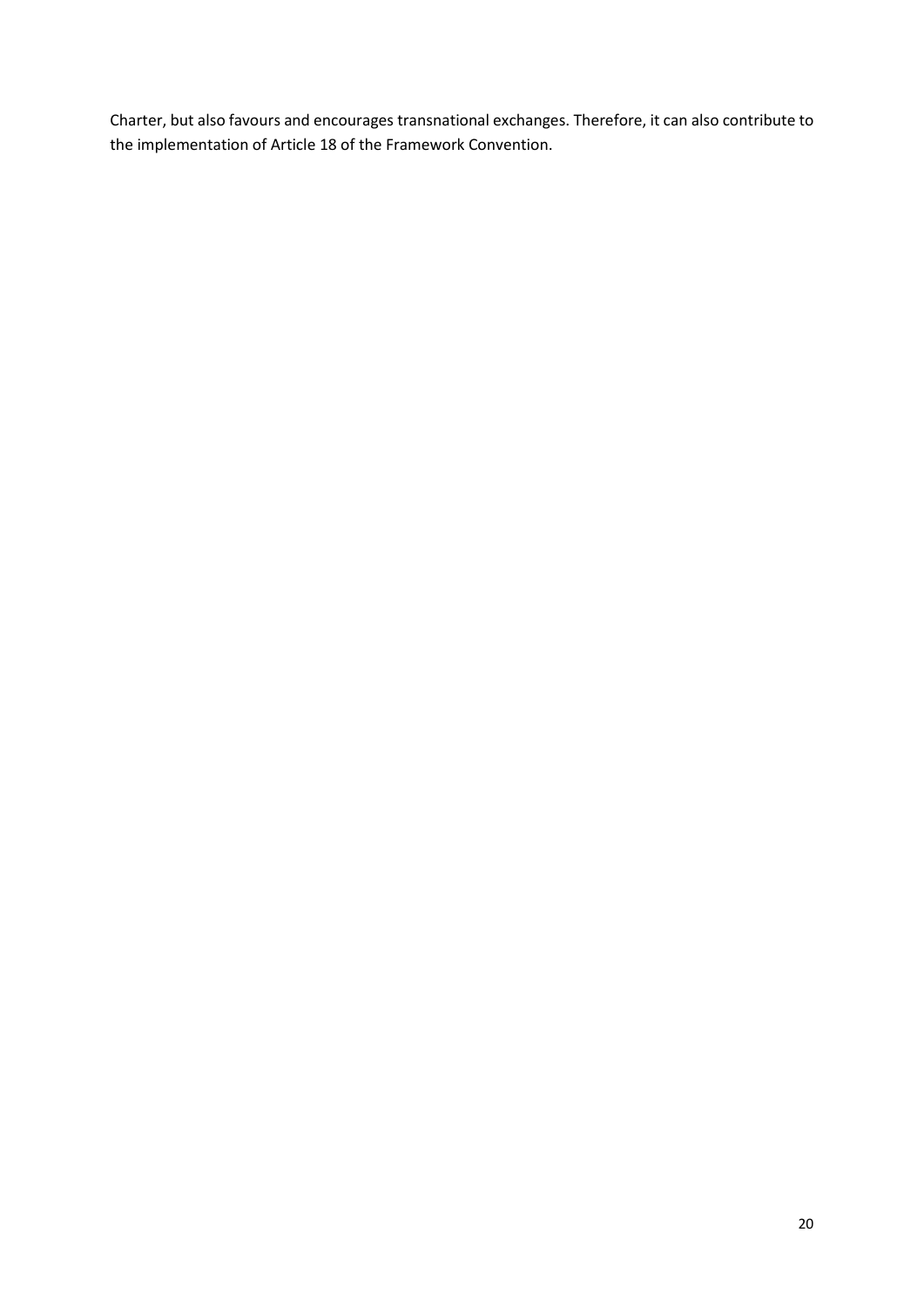#### <span id="page-21-0"></span>**Outlook**

Due to the wide range of available applications and the rapid changes in the area of AI technologies, this report could only provide a first general overview and give some exemplary impulses on how different NLP applications can help states parties to implement the European Charter for Regional or Minority Languages and, to some extent, the Framework Convention for the Protection of National Minorities. This report claims in no way to be exhaustive since there are many other resources, applications and possibilities available to use AI for the Charter's implementation. Moreover, the impulses given in this report can all be starting points for new discussions and study projects.

The present report showed that artificial intelligence and natural language processing create several new possibilities for the protection, research and promotion of regional or minority languages. However, due to the current domination of English in the field of AI, regional or minority languages also face the risk of "Digital Language Extinction". To prevent this, resolute action is important, especially in the area of **data collection**. With sufficient data behind them, like parallel corpora of the regional or minority language and the official or majority language, the regional or minority languages are given numerous new possibilities to establish themselves as modern, relevant and living languages. This means that for almost every activity proposed in this report, the gathering of relevant natural language data is the first step and should therefore be addressed as early as possible to secure the language's status in modern language processing technologies.

The research field of AI and NLP is especially fast paced, and all applications mentioned in this report are constantly being improved. Most likely, many of the proposed half-automatic methods will be fully automated in the years to come and those methods that have been described as rudimentary today will produce human-like results in the future. AI is already of use to support the States Parties implementing the Charter, and the support that AI applications provide will most likely only be amplified in the coming years. It is therefore worth the effort to invest in NLP applications for regional or minority languages to profit from them already today and even more so tomorrow.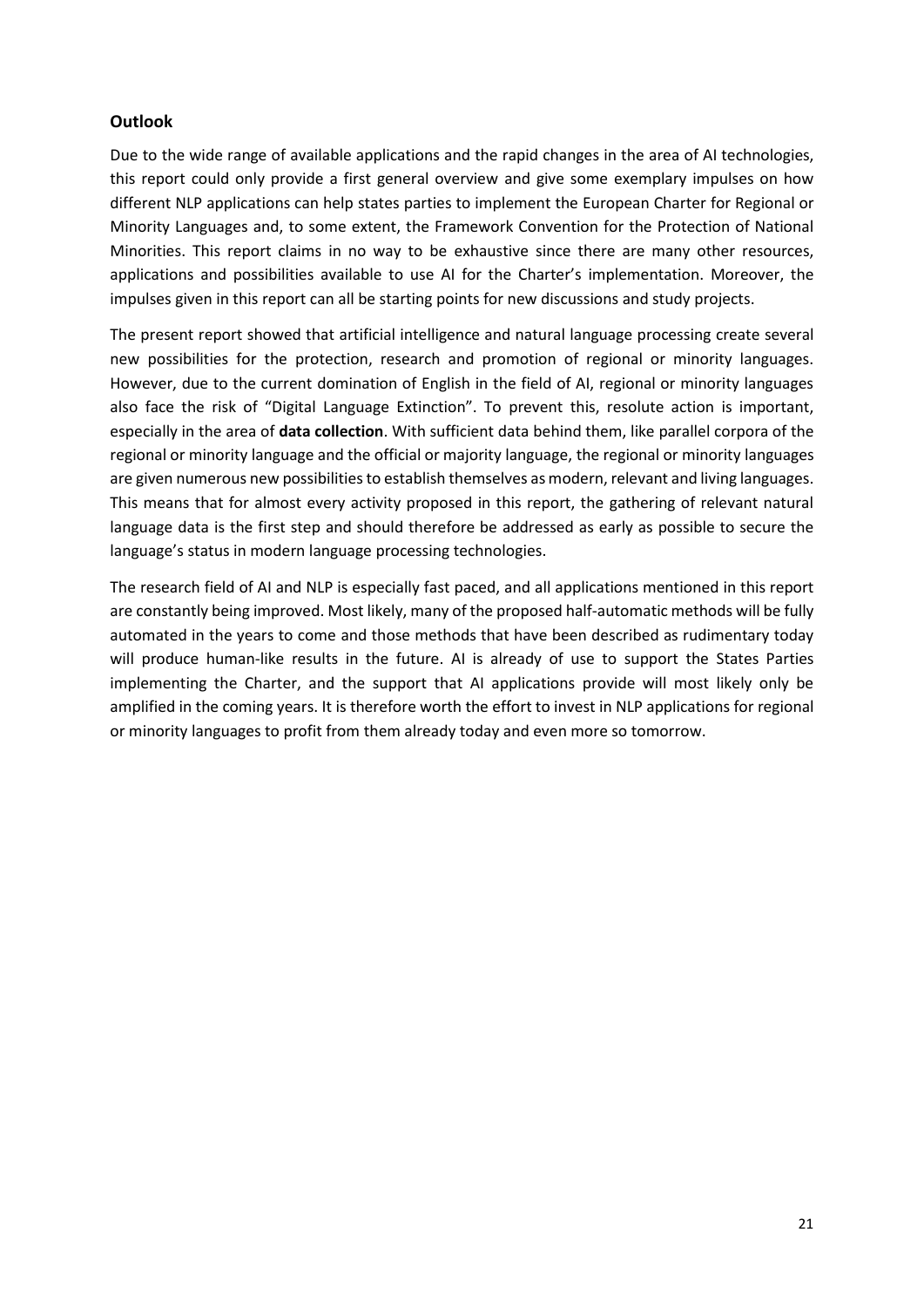#### **Statement of the Committee of Experts of the European Charter for Regional or Minority Languages on the promotion of regional or minority languages through artificial intelligence**

#### Adopted on 16 March 2022

Since the drafting of the European Charter for Regional or Minority Languages in the 1980s, different new technologies have improved the conditions for its implementation by the states parties. The Committee of Experts has already examined how new social media help to increase the media offer in regional or minority languages.<sup>6</sup>

The rise of artificial intelligence (AI) marks a new era of technology which can also facilitate the everyday use and promotion of regional or minority languages and hence support states parties in implementing the Charter provisions which they have ratified. The Council of Europe is currently preparing a legal framework on AI, based on the Council of Europe's standards on human rights, democracy and the rule of law.

The Committee of Experts welcomes the development of AI applications using regional or minority languages. This requires the gathering of natural language data, which is of particular importance for the documentation of less-widely used languages. It needs to be borne in mind that AI constitutes an addition to the learning and use of regional or minority languages. Particular attention must be paid to developing and/or including appropriate administrative and legal terminology in each regional or minority language. Once developed, AI applications facilitate the daily use of regional or minority languages, disseminate such languages to larger audiences, raise their visibility and prestige, and encourage more people to learn, use and transmit them to the next generations.

With the help of AI applications, authorities can fairly quickly make available an offer for users of regional or minority languages, including in less-widely used languages. The use of AI therefore supports authorities in taking "resolute action to promote regional or minority languages in order to safeguard them", which is one of the central objectives and principles of the Charter.

Having taken note of the study "Facilitating the Implementation of the European Charter for Regional or Minority Languages through Artificial Intelligence"<sup>7</sup> , the Committee of Experts encourage states

- to include the promotion of the use of regional or minority languages in their policies, legislation and practice on digitalisation,
- to promote the inclusion of regional or minority languages into research and study on AI with a view to supporting the development of applications facilitating their use in public and private life,
- to develop, in co-operation with the users of regional or minority languages and the private sector, a structured approach to the use of AI applications in the different fields covered by the **Charter**

<sup>&</sup>lt;sup>6</sup> Council of Europe (ed.): New technologies, new social media and the European Charter for Regional or Minority Languages, Report for the Committee of Experts, 2019

 $7$  Council of Europe Secretariat of the European Charter for Regional or Minority Languages (ed.): Facilitating the implementation of the European Charter for Regional or Minority Languages through artificial intelligence, 2022